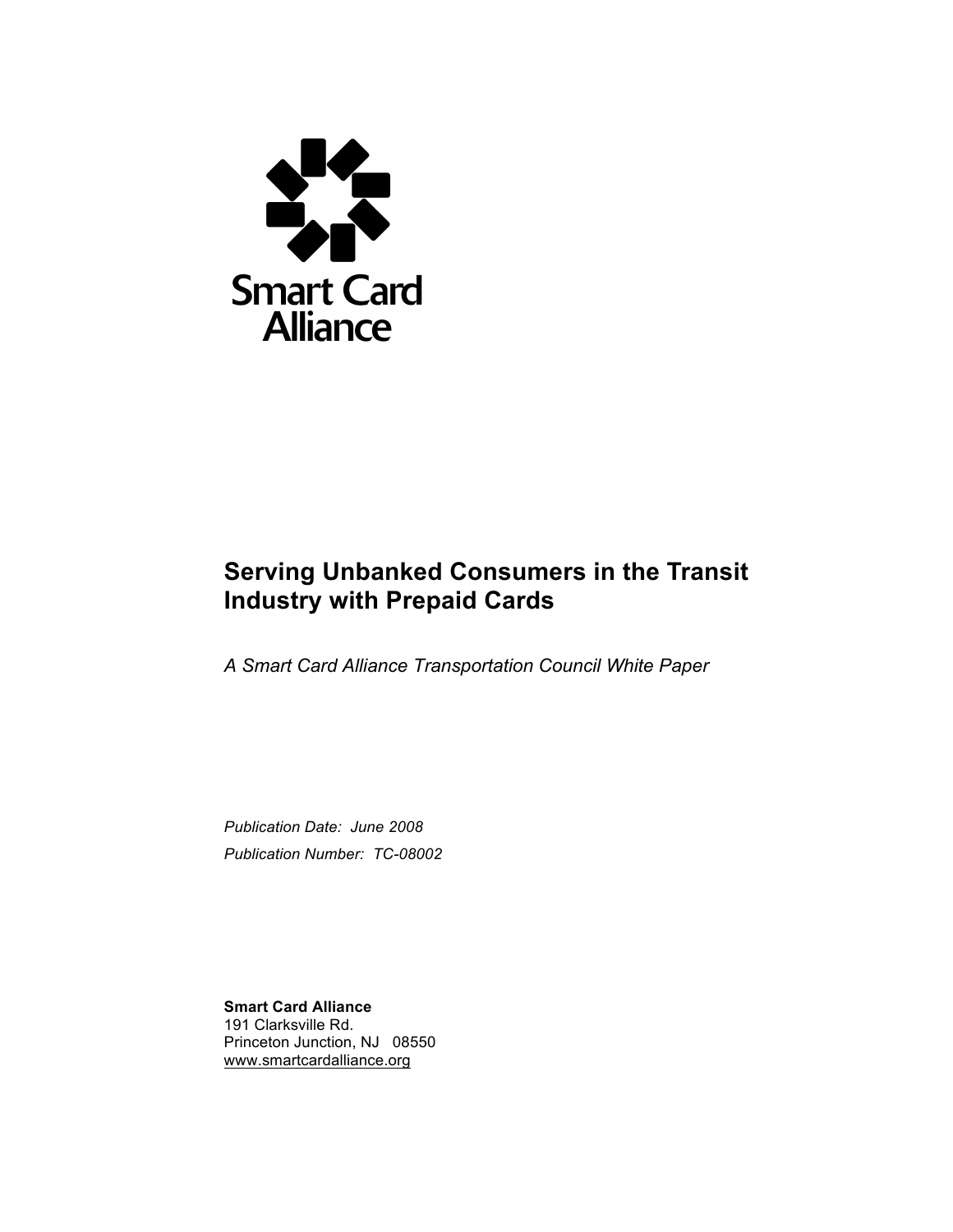## *About the Smart Card Alliance*

The Smart Card Alliance is a not-for-profit, multi-industry association working to stimulate the understanding, adoption, use and widespread application of smart card technology. Through specific projects such as education programs, market research, advocacy, industry relations and open forums, the Alliance keeps its members connected to industry leaders and innovative thought. The Alliance is the single industry voice for smart cards, leading industry discussion on the impact and value of smart cards in the U.S. and Latin America. For more information please visit http://www.smartcardalliance.org.

Copyright © 2008 Smart Card Alliance, Inc. All rights reserved. Reproduction or distribution of this publication in any form is forbidden without prior permission from the Smart Card Alliance. The Smart Card Alliance has used best efforts to ensure, but cannot guarantee, that the information described in this report is accurate as of the publication date. The Smart Card Alliance disclaims all warranties as to the accuracy, completeness or adequacy of information in this report.

Smart Card Alliance © 2008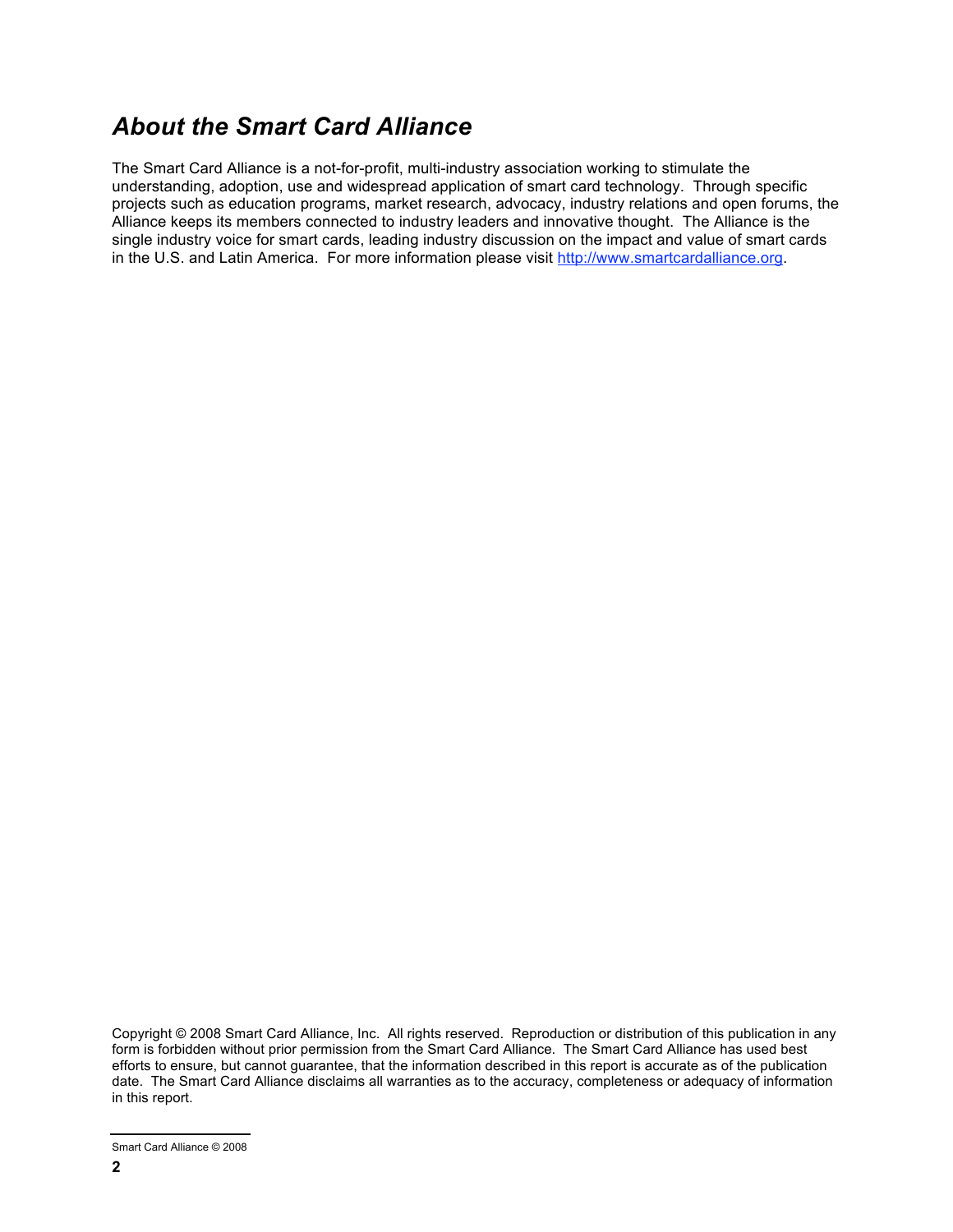# **Table of Contents**

| 1              |                                                                                        |  |  |  |  |  |  |  |
|----------------|----------------------------------------------------------------------------------------|--|--|--|--|--|--|--|
| $\overline{2}$ |                                                                                        |  |  |  |  |  |  |  |
|                | 2.1 THE UNBANKED IN TRANSIT PROGRAMS: SAN FRANCISCO METROPOLITAN TRANSPORTATION        |  |  |  |  |  |  |  |
|                | 2.2 THE UNBANKED IN TRANSIT PROGRAMS: CINCINNATI SOUTHEAST OHIO TRANSIT AGENCY 9       |  |  |  |  |  |  |  |
|                |                                                                                        |  |  |  |  |  |  |  |
|                |                                                                                        |  |  |  |  |  |  |  |
|                |                                                                                        |  |  |  |  |  |  |  |
|                |                                                                                        |  |  |  |  |  |  |  |
|                |                                                                                        |  |  |  |  |  |  |  |
| 3              |                                                                                        |  |  |  |  |  |  |  |
|                |                                                                                        |  |  |  |  |  |  |  |
|                |                                                                                        |  |  |  |  |  |  |  |
|                |                                                                                        |  |  |  |  |  |  |  |
| 4              | ADAPTING TRADITIONAL APPROACHES FOR FARE MEDIA SALES TO SUPPORT SMART                  |  |  |  |  |  |  |  |
|                |                                                                                        |  |  |  |  |  |  |  |
|                | 4.1 OVERVIEW: HOW SMART CARD-BASED AFC PROGRAMS CURRENTLY WORK TO SERVE UNBANKED       |  |  |  |  |  |  |  |
|                | 4.2 IMPLEMENTING A POINT-OF-SALE NETWORK TO SUPPORT A SMART CARD-BASED AFC PROGRAM  16 |  |  |  |  |  |  |  |
|                |                                                                                        |  |  |  |  |  |  |  |
|                | 4.2.2 POS Network Deployment and Operations in Washington, DC / Baltimore, MD 17       |  |  |  |  |  |  |  |
|                |                                                                                        |  |  |  |  |  |  |  |
|                |                                                                                        |  |  |  |  |  |  |  |
|                | 4.5 MERCHANT TECHNICAL REQUIREMENTS IN WASHINGTON, DC / BALTIMORE, MD  19              |  |  |  |  |  |  |  |
|                |                                                                                        |  |  |  |  |  |  |  |
|                |                                                                                        |  |  |  |  |  |  |  |
| 5              |                                                                                        |  |  |  |  |  |  |  |
|                |                                                                                        |  |  |  |  |  |  |  |
|                |                                                                                        |  |  |  |  |  |  |  |
|                |                                                                                        |  |  |  |  |  |  |  |
|                |                                                                                        |  |  |  |  |  |  |  |
|                |                                                                                        |  |  |  |  |  |  |  |
|                |                                                                                        |  |  |  |  |  |  |  |
|                |                                                                                        |  |  |  |  |  |  |  |
|                |                                                                                        |  |  |  |  |  |  |  |
|                |                                                                                        |  |  |  |  |  |  |  |
| 6              | APPROACHES TO IMPLEMENTING THE PREPAID CARD PARTNERSHIP MODEL FOR                      |  |  |  |  |  |  |  |
|                |                                                                                        |  |  |  |  |  |  |  |
| 7              |                                                                                        |  |  |  |  |  |  |  |
| 8              |                                                                                        |  |  |  |  |  |  |  |
| 9              |                                                                                        |  |  |  |  |  |  |  |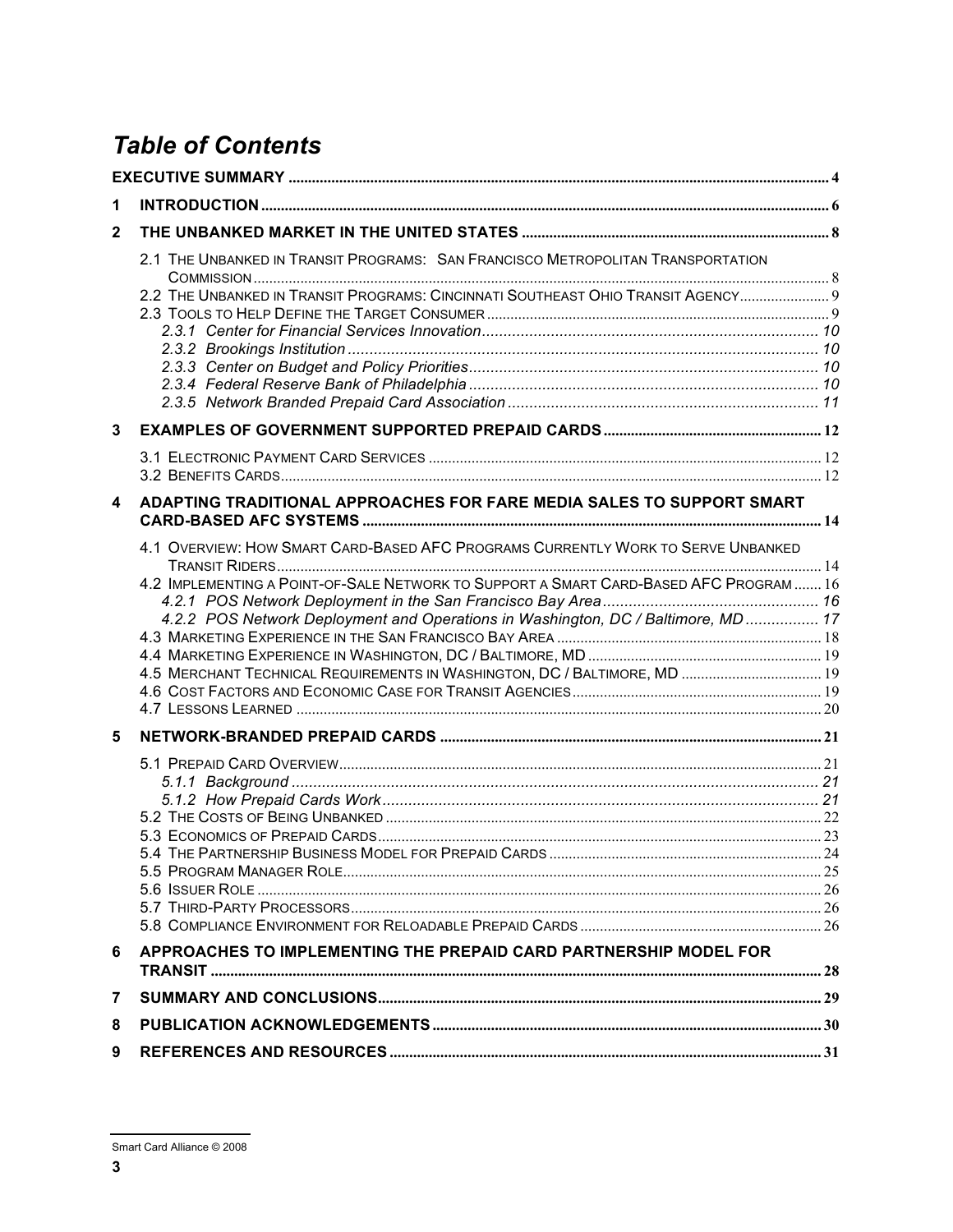## *Executive Summary*

It is estimated that close to 20% of all American households—40 million households, representing 80 million people—do not have basic bank accounts. An additional segment of the U.S. population is composed of individuals who are considered to be underbanked. These underbanked individuals may have a basic savings account with a financial institution but do not use more advanced financial services, such as checking accounts, loans, or retirement savings accounts. A number of different factors play a role in why many individuals are unbanked or underbanked. In addition to economic status, several studies have pointed out that there are issues of language, trust, privacy, availability of appropriate financial products, and the cost of services that play an important role.

These large segments of the population create challenges for transit agencies who are implementing smart card-based automatic fare collection (AFC) systems. How do transit agencies provide the same easy access for transit services to unbanked and underbanked riders, while also maintaining the benefits of reduced operating costs and improved efficiencies that AFC systems deliver in reducing the use of cash for fare product purchases?

Serving unbanked transit riders involves issues both when the transit fare payment card is initially sold and during the life of the card, when additional fare value is sold. To date, many transit agencies are continuing to depend on traditional approaches for vending fare media to serve both banked and unbanked riders. While programs attempt to maximize the advantages of smart card technology through features like autoload and online sale of cards and fare value, transit agencies still invest heavily in more traditional fare media sales channels, such as in-station vending machines and retail sales outlets.

Transit agencies incur significant challenges and expense in establishing and operating fare product sales through retail outlets. Transit agencies must promote programs to retailers and persuade stores to participate. Financial agreements must be executed that specify commission rates paid to sales outlets and settlement timing. Point-of-sale (POS) terminals capable of loading value on transit fare media must be installed at participating retailers. Retailer staff must be trained on the use of the POS equipment in addition to fare product sale and reload terms.

Some transit agencies have been cautious in implementing or expanding smart card-based AFC systems because of specific concerns about the availability of smart cards to consumers without bank accounts and the difficulty of establishing broad retail sales distribution. Others (e.g., Boston CharlieCard, Washington Metropolitan Area Transit Authority (WMATA) SmarTrip<sup>®</sup>, Los Angeles TAP and San Francisco Bay Area TransLink®), however, have moved forward with aggressive plans to establish retail networks for transit fare payment card sale and reload. For agencies interested in eliminating legacy fare payment systems and creating a smart card payment infrastructure, the success of the retail sales network has been essential to creating public acceptance of the smart card and comfort among policy boards.

In parallel with the transit industry's move to smart card-based AFC systems, the financial payments industry has moved forward with new products that could offer an alternative to the traditional transit approach for serving the unbanked and underbanked consumers. Network-branded prepaid cards are now available that serve the unbanked segment of the population. Retail stores now offer many different prepaid card types and are devoting considerable shelf space to these products. Combined with the increasing use of prepaid cards to distribute federal and state benefits, these products can reach many segments of the unbanked market.

In addition, the financial industry now offers standards-based contactless credit and debit payment cards, which are a better match to transit's requirements for fast, reliable movement of riders through the system.

Transit agencies could partner with a prepaid card program manager to provide prepaid cards to the agency's unbanked ridership. Agencies could also become "program managers" and issue private label cards in conjunction with a bank and a processor. While prepaid cards can support agencies immediately by allowing patrons to purchase transit fare media through ticket vending locations, it is likely to take some time for prepaid card issuers to accept the cost of adding a contactless chip to the card. This migration is likely to parallel the introduction of contactless credit/debit cards. Agencies can encourage

Smart Card Alliance © 2008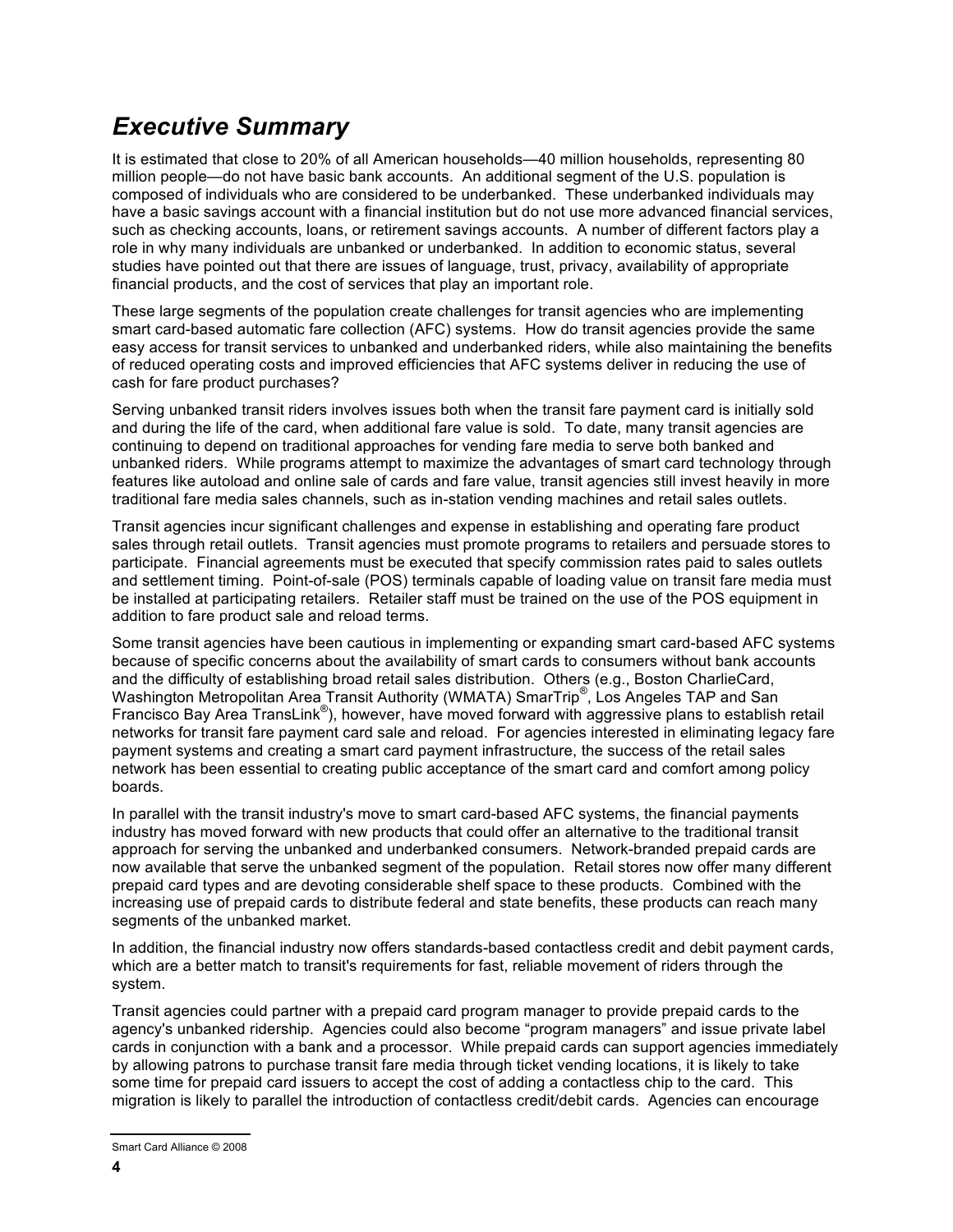this migration by working with banks and state agencies in their area to gain support for conversion at the time they implement programs to accept bank cards.

The simultaneous development of these three types of payment products – smart card-based fare media, network-branded prepaid cards, and contactless credit/debit cards – offers opportunities for convergence and for transit agencies to benefit from programs being implemented in the financial industry. With appropriate thought and planning, agencies can tap into the new channels for prepaid cards to reach the unbanked and lower costs for fare collection systems.

#### **About this White Paper**

This white paper was developed by the Smart Card Alliance Transportation Council to provide the transit and financial industries with an educational overview of the various methods available for providing and re-loading fare media to individuals who do not have credit or debit cards, nor checking or savings accounts, and generally lack relationships with traditional banking institutions. The white paper answers the following questions:

- What is the size of the unbanked market and what tools are available for transit agencies to determine the number of unbanked and underbanked consumers in their geographic region?
- How do transit agencies serve the unbanked rider now? What have transit agencies learned from implementing retail sales networks to support transit product sale and reload for unbanked riders?
- What are network-branded prepaid cards and how are programs implemented? How do prepaid cards differ from credit and debit cards?
- What approaches could a transit agency use to work with the financial industry to offer prepaid cards to unbanked riders?

The white paper includes case study data from the San Francisco Bay Area TransLink and the WMATA SmarTrip programs and details of the business structure and economics of prepaid card programs.

Smart Card Alliance © 2008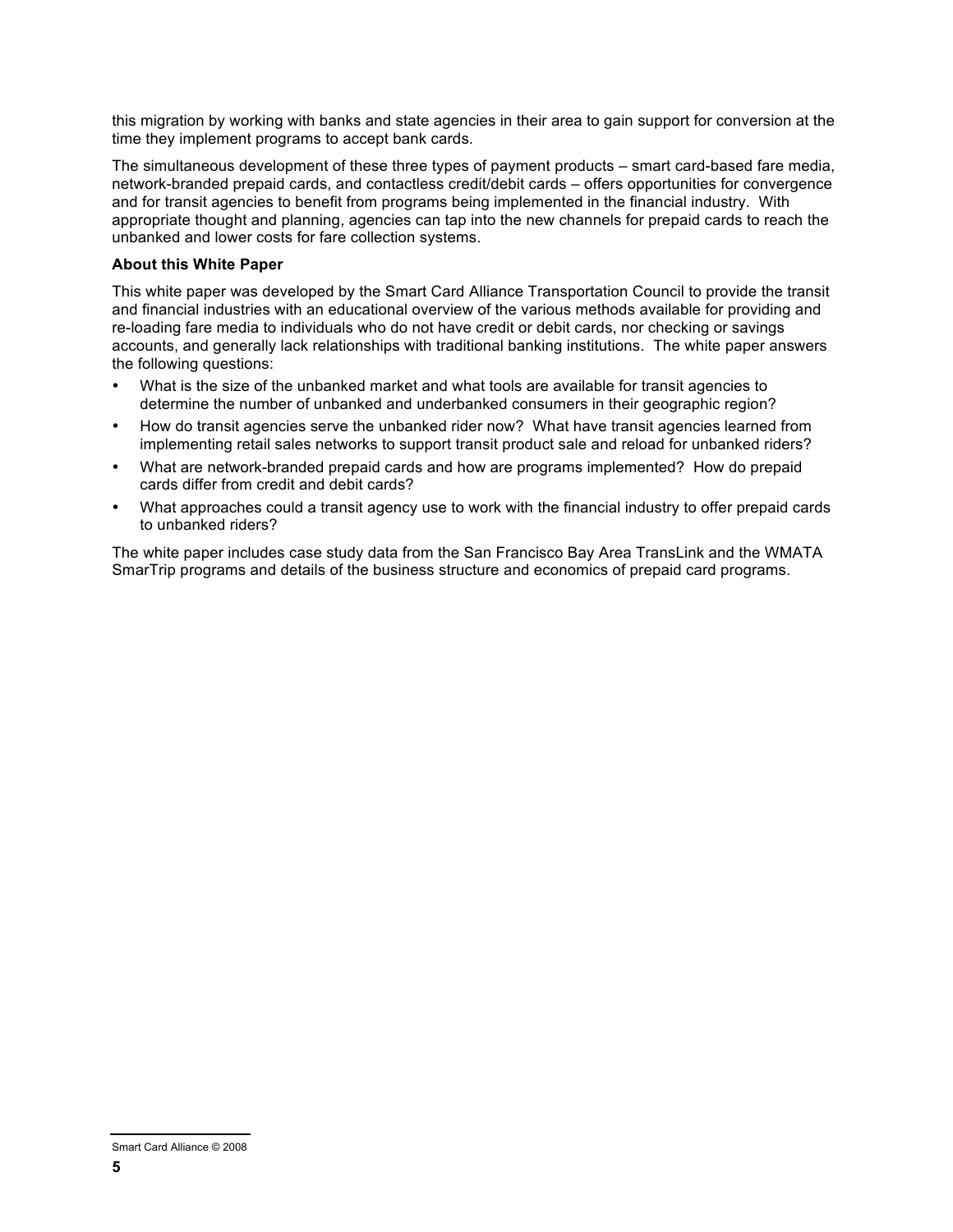## *1 Introduction*

Transit agencies around the world have been implementing smart card-based automated fare collection (AFC) systems to reduce operating costs, facilitate boarding, and make public transit more convenient to use. To date, the fare collection systems have mostly used a stored value model with a single-purpose transit payment card or device. Increasingly, however, transit agencies are recognizing the benefits of coupling transit payment with a bank account payment device, such as a credit or debit card.

Linking AFC systems to bank products has many benefits for the agency, but it raises concerns that those patrons who lack bank relationships will be disadvantaged by this transition. Agencies have always supported a variety of payment forms to enable those who are "unbanked" to ride as easily as any other user. For example, virtually all agencies accept cash, and it unlikely that this will ever change. Whether it be cash sales of rail tickets from vending machines or station ticket booths or coins dropped in a farebox on buses and trams, cash payment is available to all riders.

While there may be other methods employed by agencies to serve their unbanked customers, this paper is focused on two approaches to extending AFC payment media to consumers who do not have a traditional relationship with a bank or financial institution (unbanked consumers). This group constitutes a significant portion of transit riders. The paper is intended mainly for transit agencies but is also relevant for financial institutions, prepaid card providers, local and state government officials, and vendors supplying systems and services to the industry.

Typically, agencies make sure fare media is widely available, because providing easy access to the transit system is a major objective. Public officials would look askance at any system that was not as available to the poor or underprivileged as it was to other groups, especially if this were due to a requirement that riders have credit cards or traditional bank accounts with a financial institution. Some transit agencies have even slowed the implementation or expansion of smart card-based AFC systems because of specific concerns about the availability of smart cards to consumers without bank accounts.

At the same time, agencies seek to reduce operational costs and increase convenience by establishing programs that provide a reloadable smart card to patrons, who can then register to have funds added automatically whenever a minimum threshold is reached. These so-called autoload programs are very popular with riders, due to the convenience of always having the correct fare and never having to stop to find a machine or visit a point of sale (POS) location to add value to the card. However, autoload requires linking the transit card to a funding source, which is almost always a bank account or credit card. Providing a similar level of service to people without an account or card is therefore a challenge.

Section 2, "The Unbanked Market in the United States," describes the size of the unbanked population and includes research conducted by the San Francisco Bay Area's TransLink program and Southwest Ohio Regional Transit Authority (SORTA) on the unbanked population in their markets. Also included are references to organizations that have conducted research on unbanked consumers.

Section 3 describes examples of government-supported prepaid card programs.

Section 4 describes how current smart card-based automatic fare collection programs work to serve unbanked transit riders, with case study information from the San Francisco Bay Area TransLink program, the Washington, DC, area SmarTrip® program, Atlanta Breeze program, Boston CharlieCard program, Chicago Chicago Card program, and Los Angeles TAP program.

One recent development that addresses the financial services needs of unbanked and underserved populations is the reloadable prepaid card. A reloadable prepaid card is a payment card to which funds can be added by the cardholder at load stations, typically located at retail locations that participate in a retail load network. The explosion of prepaid cards in the past few years has proven the popularity of these products. Today, a wide selection of prepaid product offerings can be found in almost every city, often in dedicated displays in grocery stores, check-cashing outlets, and convenience store locations. Because a significant proportion of these cards offer consumers the ability to reload funds, this industry, like the transit industry, needs to offer reload service distribution points. In response, Visa and MasterCard have created the ability for any merchant that accepts these brands to support the reload

Smart Card Alliance © 2008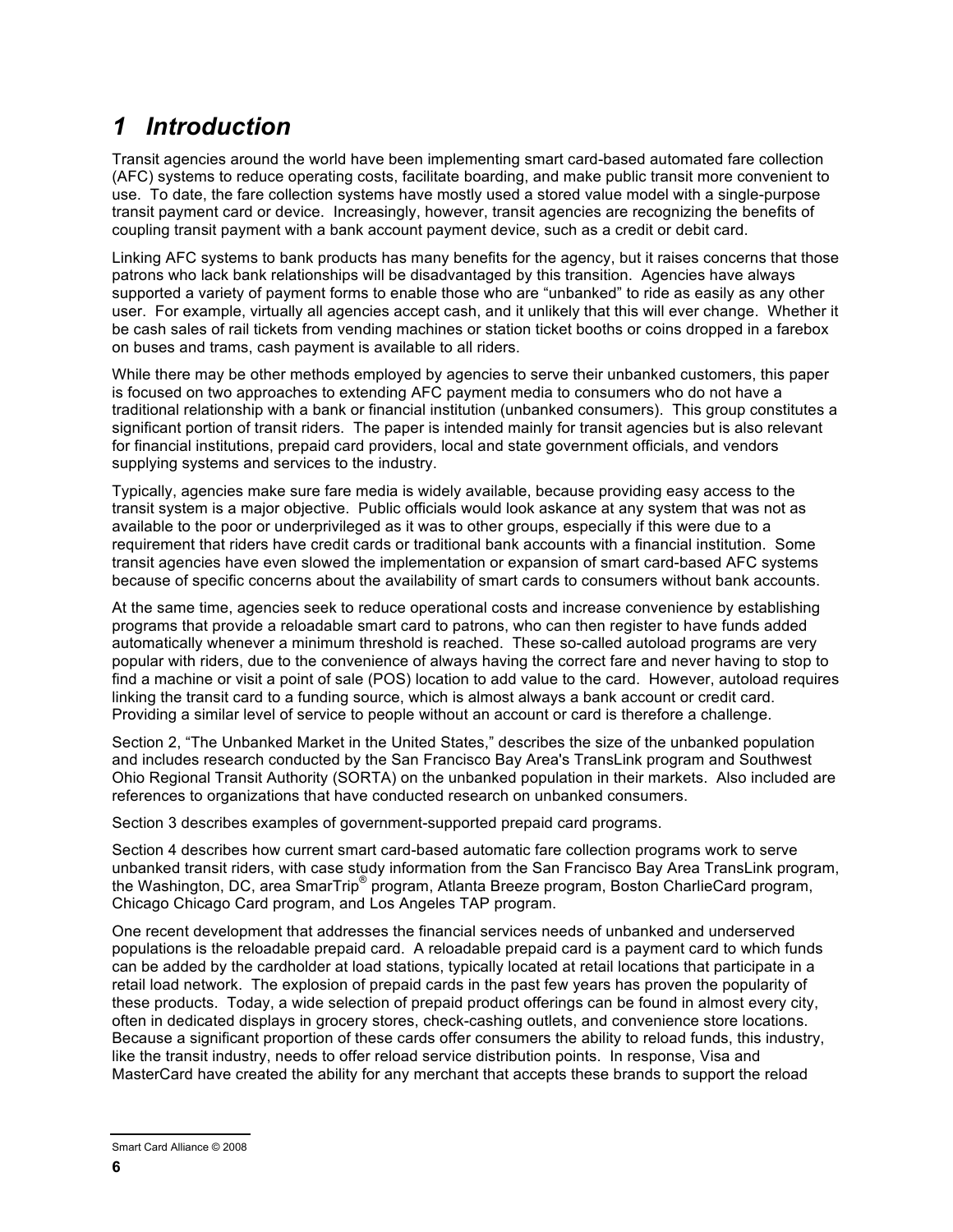function. Moreover, a number of prepaid card providers and processors have built their own reload networks. These are discussed in Section 5.

Increasingly, credit, debit, and prepaid card providers are adding contactless chips on their cards. In response, transit agencies are implementing systems to accept these cards directly at fare gates and on buses. 1 Section 6 discusses how these new capabilities, along with a prepaid co-branded/affinity card program, could be used to provide services to the unbanked in transit.

 <sup>1</sup> Smart Card Alliance, *Transit and Contactless Financial Payments: New Opportunities for Collaboration and Convergence,* Transportation Council white paper, October, 2006

Smart Card Alliance © 2008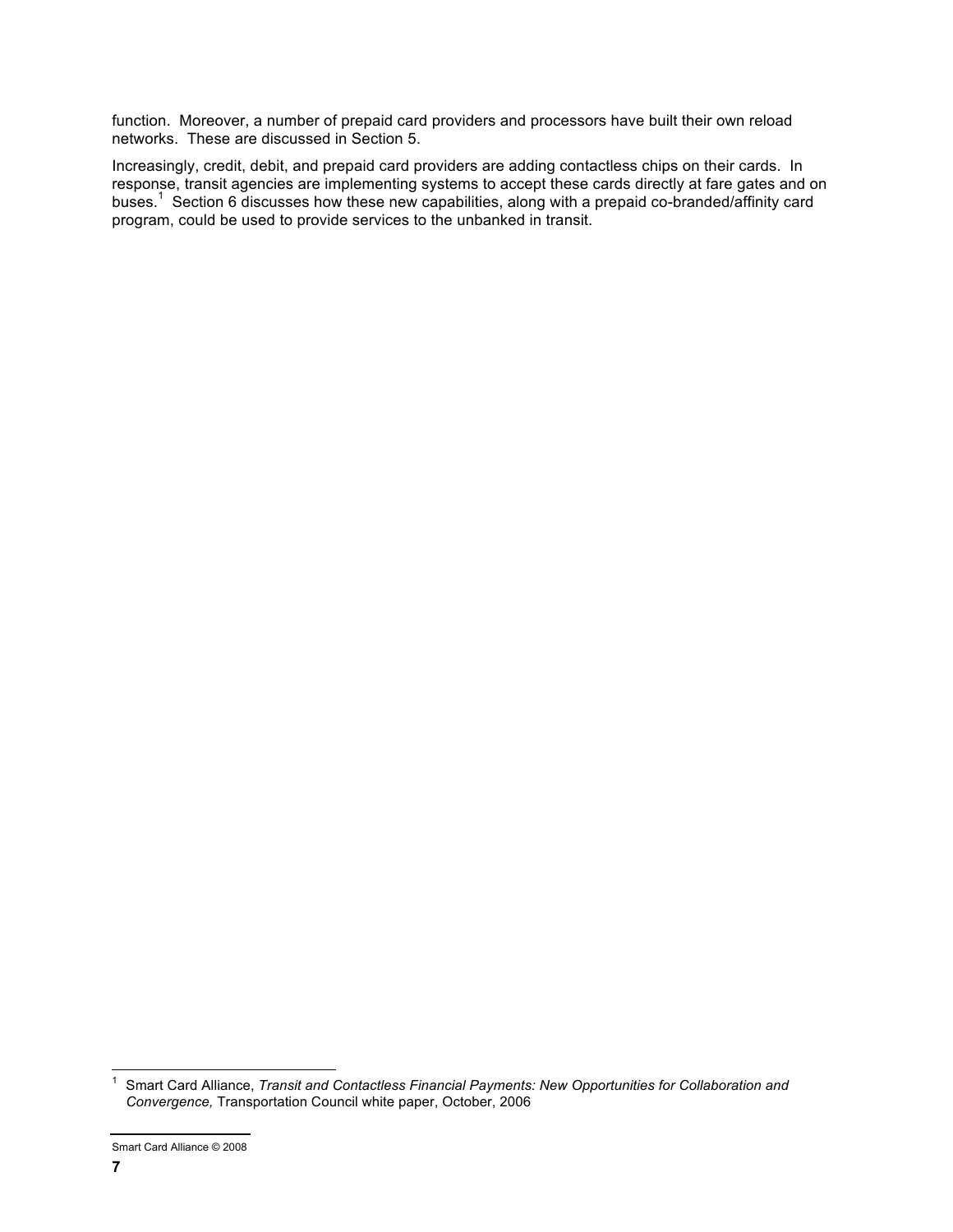# *2 The Unbanked Market in the United States*

It is estimated that close to 20% of all American households—40 million households, representing 80 million people<sup>2</sup>—do not have basic bank accounts. It is also estimated that these unbanked consumers spend close to \$1 trillion annually. An additional segment of the U.S. population is composed of individuals who are considered to be underbanked. These underbanked individuals may have a basic savings account with a financial institution but do not use more advanced financial services, such as checking accounts, loans, or retirement savings accounts.

According to a survey conducted in 2006 by Synergistics Research Corporation, the unbanked individual is likely to earn less than \$25,000 per year and live in a household for which total household income is less than \$40,000 per year.<sup>3</sup> A large percentage of the unbanked population is Hispanic or African-American and is more likely to be female than male. According to a study published by Scarborough Research in March 2006, unbanked individuals are far more likely to rent than own a home, use prepaid cellular cards, and purchase a used vehicle from a dealer based on financing options.<sup>4</sup> The reasons for avoiding financial institutions include:

- The belief that they do not have enough money to need services or justify fees
- The wish for privacy ("I don't want anyone to know my business")
- A language barrier
- A cash-based culture

#### *2.1 The Unbanked in Transit Programs: San Francisco Metropolitan Transportation Commission*

In 2003, the Metropolitan Transportation Commission (MTC), which is the transportation planning, financing, and coordinating agency for the San Francisco Bay Area, performed an analysis to identify the number and location of households without bank accounts in low and middle-income neighborhoods of the Bay Area. As one of the agencies overseeing implementation of the Bay Area's TransLink fare payment system, MTC's interests were to determine whether ownership of a bank account would interfere with adoption of a new smart card by local transit riders and to recommend approaches for ensuring access to TransLink for unbanked transit riders.

MTC's analysis indicated that lower income households are more likely to use public transit and less likely to maintain a bank account. MTC estimated that more than 60% of Bay Area residents who ride public transit and live in households with annual incomes below \$15,000 do not have a bank account. For residents who ride public transit and live in households with incomes between \$15,000 and \$30,000, the estimated percentage without a bank account is 40%. Not surprisingly, the percentage of transit riders without bank accounts decreases in households with higher incomes. The implication for smart cardbased AFC systems is clear: for such systems to effectively serve low-income transit riders (many of whom depend on public transit), the system's card and value distribution strategy cannot require ownership of a bank account. MTC's analysis also found that households without bank accounts are concentrated in specific geographic areas, which means that the strategies to link these households to the new smart card fare payment system should also be concentrated in certain areas.<sup>5</sup>

 <sup>2</sup> Center for Financial Services Innovation, *The Power of Experience in Understanding the Underbanked Market*, June 2007<br>Diebold, *Banking on the Unbanked*, white paper, 2006 Ibid.

Metropolitan Transportation Commission, TransLink®: Establishment and Utilization of Distribution Channels in *Phase II*, December 2003

Smart Card Alliance © 2008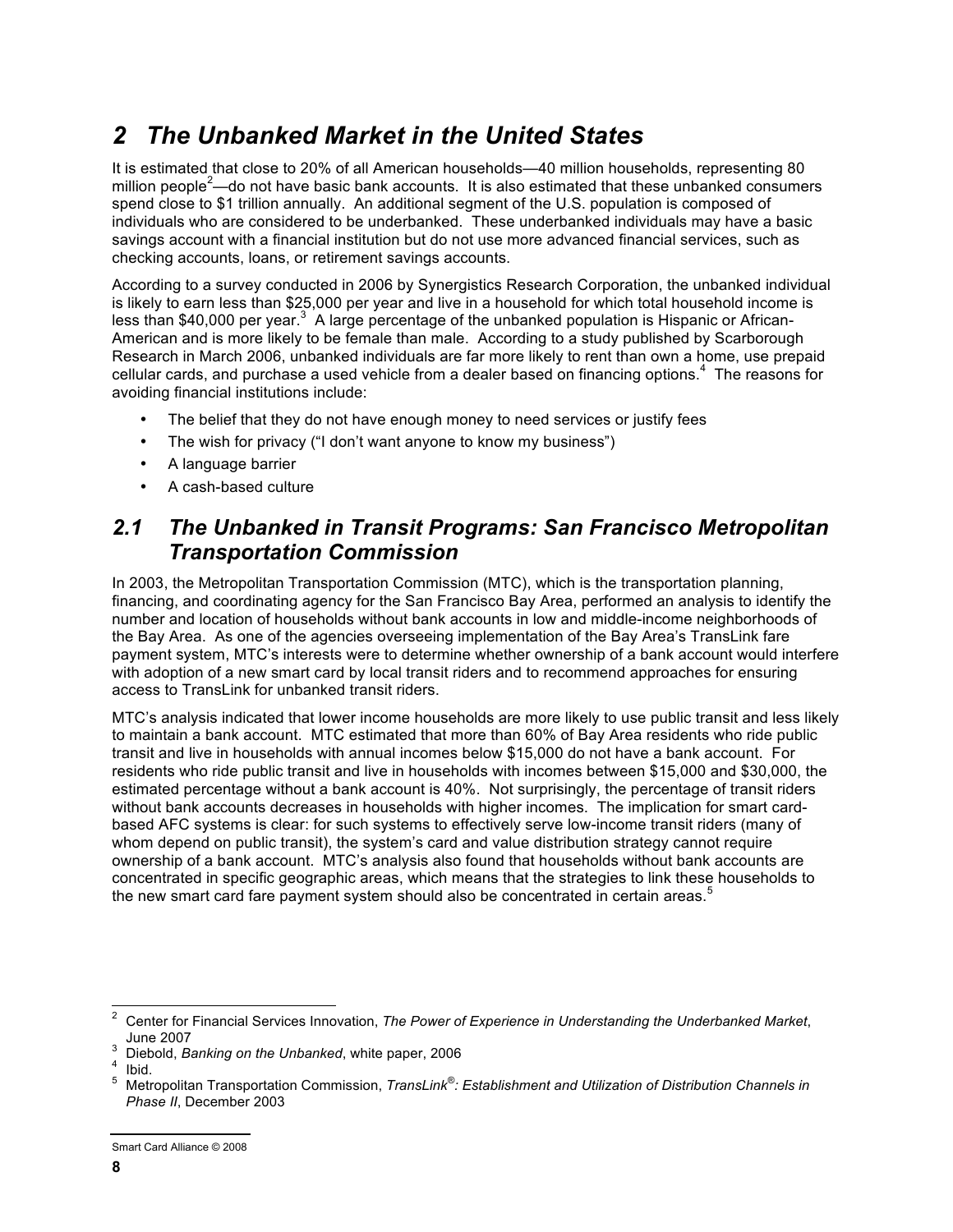#### *2.2 The Unbanked in Transit Programs: Cincinnati Southwest Ohio Regional Transit Agency*

In the summer of 2007, the Southwest Ohio Regional Transit Authority (SORTA), which operates Cincinnati's Metro, commissioned the Institute for Policy Research at the University of Cincinnati to conduct a survey of its ridership. One objective was to understand better the banking relationships for their customers. The survey results, summarized in Table 1, provide some evidence to suggest that a well-planned card distribution strategy can reach a majority of riders at little or no cost to the transit agency.

#### *Table 1. Summary of Cincinnati Metro Ridership*

| <b>Rider Group</b>                               | <b>Percent of Riders</b> | <b>Percent of Unbanked</b> |
|--------------------------------------------------|--------------------------|----------------------------|
| Have debit cards                                 | 62%                      | 0%                         |
| Employed with no debit card                      | 19%                      | 50%                        |
| Students and housekeepers with no debit card     | 11%                      | 29%                        |
| Unemployed, disabled, retired with no debit card | 9%                       | 24%                        |

Almost 62% of Metro riders carry a debit card, meaning that the majority of riders can participate in fare collection systems that require riders to have a card. The debit cards could be used to load value onto a transit smart card or could be converted by the issuing bank to a contactless card to be used directly at points of entry.

Of the approximately 39% of Metro riders without a debit card, 50% of this group are employed (transit riders are typically workers), which means that employer-based electronic payment card (EPC) programs could provide them with card-based financial services, perhaps in combination with a federal benefit program.

A further 29% are students or housekeepers. Transit agencies frequently support school-based programs in which student IDs are used as flash passes to board a bus or train. If the agency has implemented a smart card system, it could negotiate with the school to require students to use a smart card instead. These programs are typically settled by direct payment from the school to the agency. There is no financial settlement at the time of the transaction. Therefore, this group may not need a bank relationship, because the requirement would be simple: count the number of rides provided to students accurately. A retail distribution strategy that includes grocery stores as well as the transit system itself would be likely to reach the majority of the riders who are housekeepers.

The remaining 24% are unemployed, disabled, or retired. Transit agencies offer special services for disabled riders that require a registration process. This process typically includes distributing a fare payment medium such as a transit smart card or prepaid card.

For unemployed and retired riders, prepaid cards could be sold at retail locations and transit facilities in sufficient numbers to provide coverage. In addition, lower income individuals may qualify for state assistance, which is increasingly distributed through prepaid cards.

In summary, channels exist to reach 90% of ridership with a bank product—a credit, debit, or prepaid card. A channel-oriented card distribution strategy may help agencies reach all of the ridership groups in the most cost-effective manner.

### *2.3 Tools to Help Define the Target Consumer*

Several non-profit organizations and associations have conducted research that yields information about unbanked consumers. This section lists a few key resources.

Smart Card Alliance © 2008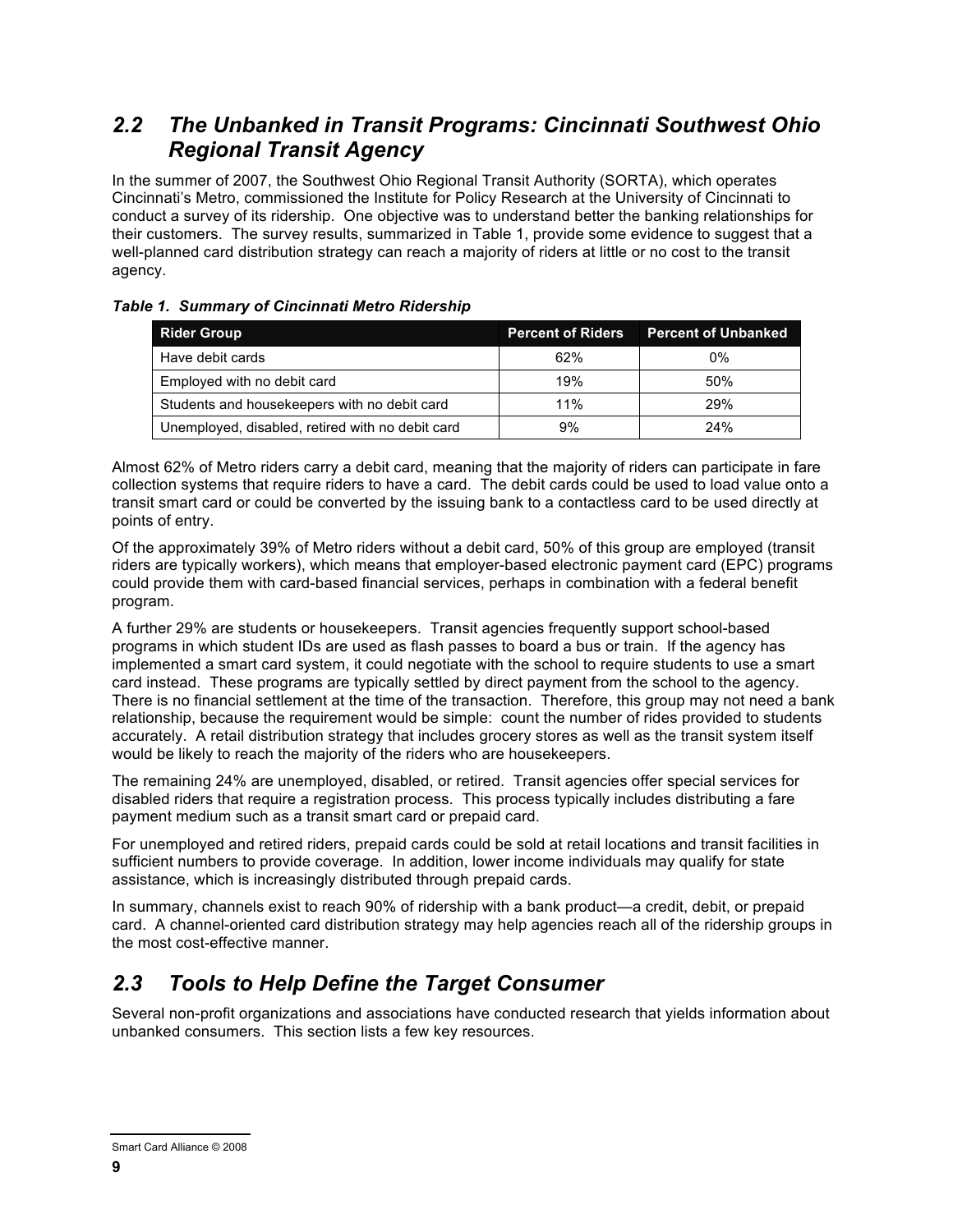#### **2.3.1 Center for Financial Services Innovation**

The Center for Financial Services Innovation (CFSI), an initiative of ShoreBank Advisory Services with support from the Ford Foundation, was founded in 2004 to encourage the financial services industry to serve unbanked and underbanked consumers. CFSI identifies, develops, and distributes information on how to respond to the needs of the underbanked profitably and responsibly.

Contact information for CFSI is:

Center for Financial Services Innovation 2230 South Michigan Avenue, Suite 200 Chicago, IL 60616 (312) 881-5856 (Telephone) (312) 881-5801 (Fax) http://www.cfsinnovation.com

#### **2.3.2 Brookings Institution**

The Brookings Institution is a non-profit public policy organization based in Washington, DC, that conducts independent research and, based on that research, provides reports.

Contact information for the Brookings Institution is:

The Brookings Institution 1775 Massachusetts Avenue, NW Washington, D.C. 20036-2188 (202) 797-6000 (Telephone) (202) 797-6004 (Fax) http://www.brookings.edu

#### **2.3.3 Center on Budget and Policy Priorities**

The Center on Budget and Policy Priorities is a policy organization working at the federal and state levels on fiscal policy and public programs that affect low- and moderate-income families and individuals.

Contact information for the Center is:

Center on Budget and Policy Priorities 820 First Street, N.E., Suite 510 Washington, DC 20002 (202) 408-1080 (Telephone) center@cbpp.org (E-mail address) http://www.cbpp.org

#### **2.3.4 Federal Reserve Bank of Philadelphia**

Economists in the Research Department of the Federal Reserve Bank of Philadelphia conduct research in a number of areas. They disseminate the results through a variety of publications that cover topics on banking and financial markets, forecasting, and the regional economy.

Contact information for the bank is:

Federal Reserve Bank of Philadelphia 10 Independence Mall Philadelphia, PA 19106-1574 (215) 574-6000 (Telephone) http://www.philadelphiafed.org/econ

Smart Card Alliance © 2008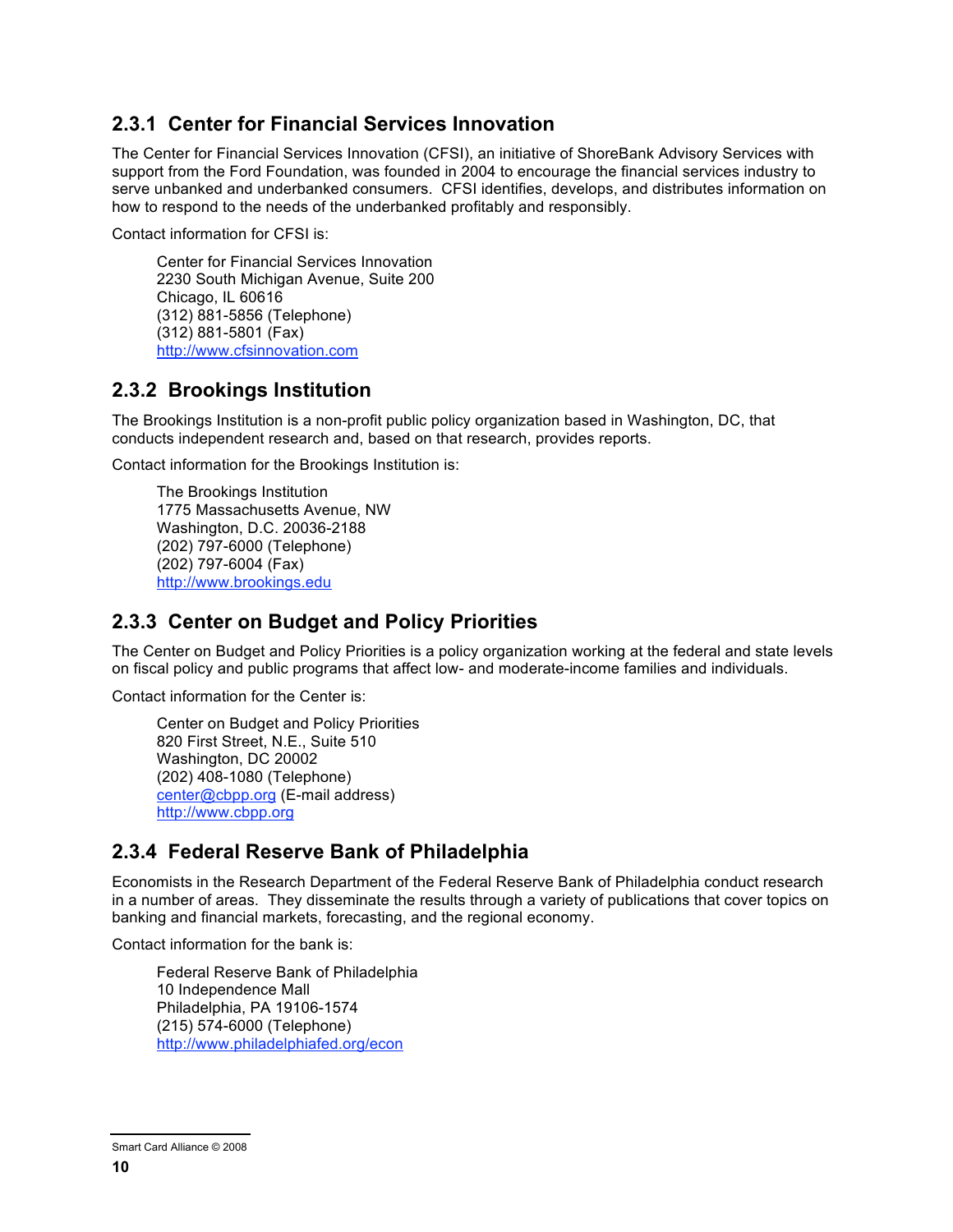#### **2.3.5 Network Branded Prepaid Card Association**

The Network Branded Prepaid Card Association (NBPCA) is an inter-industry trade association open to all parties interested in the advancement of network-branded (open-loop) prepaid cards. Its goal is to represent the common interests of the many participants in this new and rapidly growing business.

Contact information for the association is:

**NBPCA** 110 Chestnut Ridge Road, Suite 111 Montvale, NJ 07645-1706 (201) 746-0725 (Telephone) http://www.nbpca.com

Smart Card Alliance © 2008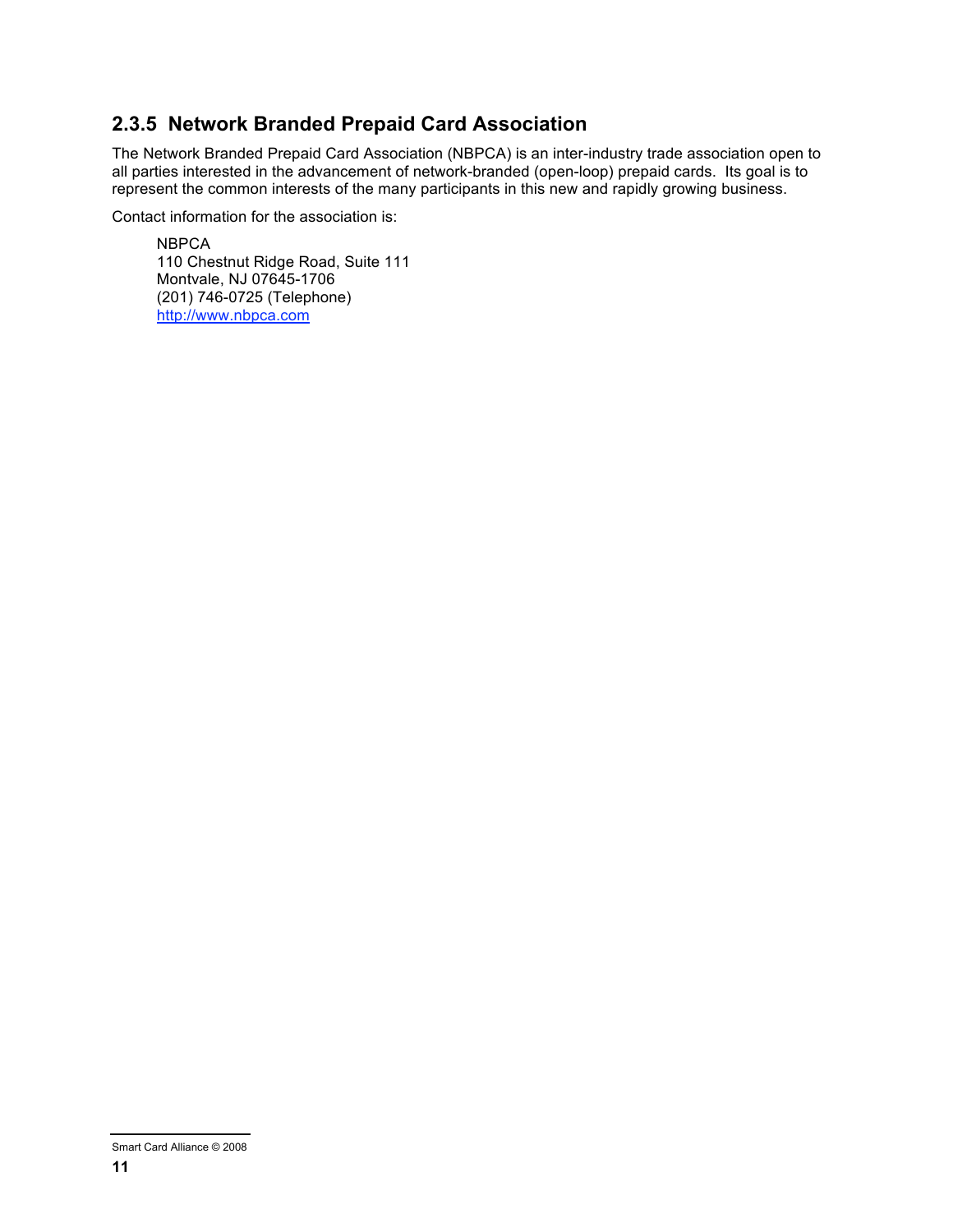# *3 Examples of Government-Supported Prepaid Cards*

### *3.1 Electronic Payment Card Services*

Both state governments and the Federal government have recognized the benefits of distributing payments electronically on a prepaid card rather than by mailing a check. Electronic disbursement of cash payments and benefits uses a network-branded prepaid card that is issued to the recipient. These cards typically incur lower fees than retail-based prepaid cards.

Funds are transferred electronically to the card account each month (or at another interval as determined by the program). The recipient can use the card (up to the amount on deposit) wherever the card is accepted, including at merchant locations and ATMs. Transactions can be both signature and PIN based. Balance and transaction information is available 24 hours a day through customer service voice response units, ATMs, and secure websites.

Currently more than 40 states use these programs to distribute the following types of funds to residents:

- Child support
- Unemployment insurance
- State payroll
- TANF (Temporary Assistance to Needy Families)
- Vocational rehabilitation
- State supplemental security income payments

At the Federal level, the Social Security Administration has contracted to make payments to recipients using a prepaid card. This is important as the Department of the Treasury, Financial Management Service estimates that 27% of Social Security recipients are underbanked, and 68% of state supplemental insurance recipients do not have or use a bank account.<sup>6</sup>

Based on industry data, it is estimated that there are approximately ten million electronic payment cards in the United States today and, with the drive for costs savings, this number is likely to grow rapidly.

The primary benefit to governments from these programs is the reduction or elimination of the costs of check printing, postage, lost and stolen check replacement, and other operational expenses. At the same time, benefits recipients benefit from increased safety, improved convenience, and lower cost (as compared to cashing benefits checks at check-cashing locations).

Currently, these cards use magnetic stripe technology to complete point-of-sale transactions. While this technology would enable such cards to be used to load value to a transit smart card, they cannot be used directly at a smart card reader on a bus, ferry, or train platform.

In discussing the potential for converting these cards to contactless chip-based products, industry participants agree that the challenge is the cost of the chip-based technology. As the magnetic stripe technology provides all of the usage points these programs need, there is inadequate incentive to add a chip. However, as the use of contactless chips becomes more prominent in the credit/debit market, as the cost of the chip comes down, and as transit agencies adopt contactless bank cards, a chip may be necessary to meet the spending needs of these benefits recipients. In the meantime, agencies could discuss providing incentives to the states' program directors and their vendors to mitigate the additional costs.

### *3.2 Benefits Cards*

In order to encourage the use of public transit, the Federal government and the Internal Revenue Service allow employers to provide tax-free transit benefits to their employees. Employers can provide this benefit as a direct benefit or allow individuals to deposit a portion of their pretax pay into an account to be

 <sup>6</sup> Bloom/Cogar Consulting, *Government Sector Prepaid Products Market Review*, March 2006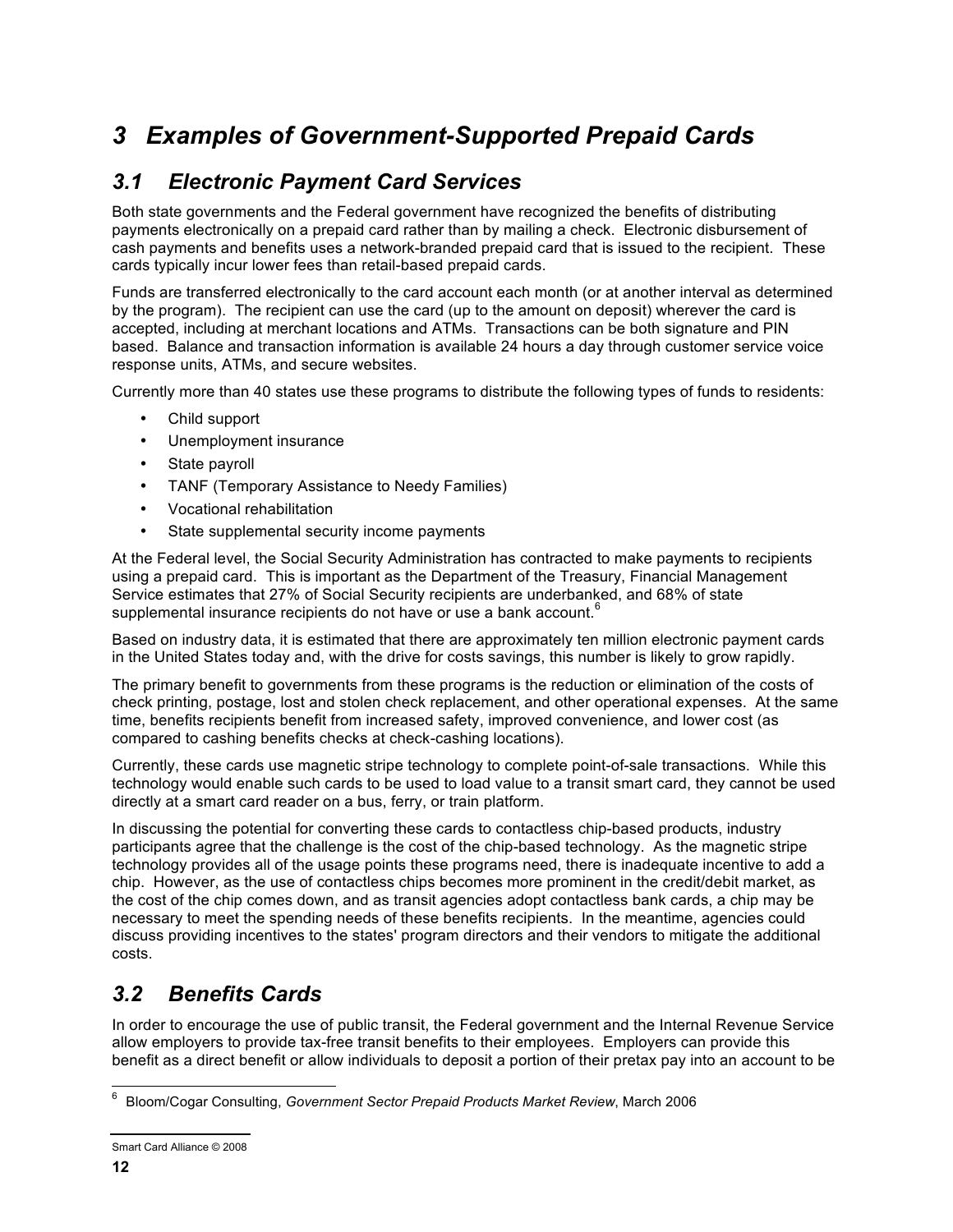used to pay for public transportation. Funds deposited into such accounts cannot be used for any other purpose.

These benefit programs are growing in popularity with more employers offering this benefit each year. The expectation is that commuter benefits programs will grow to be a standard workplace benefit similar to the way 401k benefits have grown to be a standard retirement benefit.

This benefit has traditionally been distributed by providing the employee with local fare payment media (such as a paper pass) every month. Now the benefits can be distributed by issuing a dedicated prepaid card as well. The cost savings incurred by using card-based systems are substantial, leading to considerable corporate interest in converting to cards. Where the transit agency has the capability, it is possible to load the transit benefit to a transit smart card.

Industry participants predict that the ability to use such cards directly on buses and trains would substantially increase the appeal of the cards. Such use would require adding a contactless chip to the card. In either case, the expansion of commuter benefits programs and the movement to prepaid cards provide significant channels for reaching those who may not have bank accounts or other cards.

Smart Card Alliance © 2008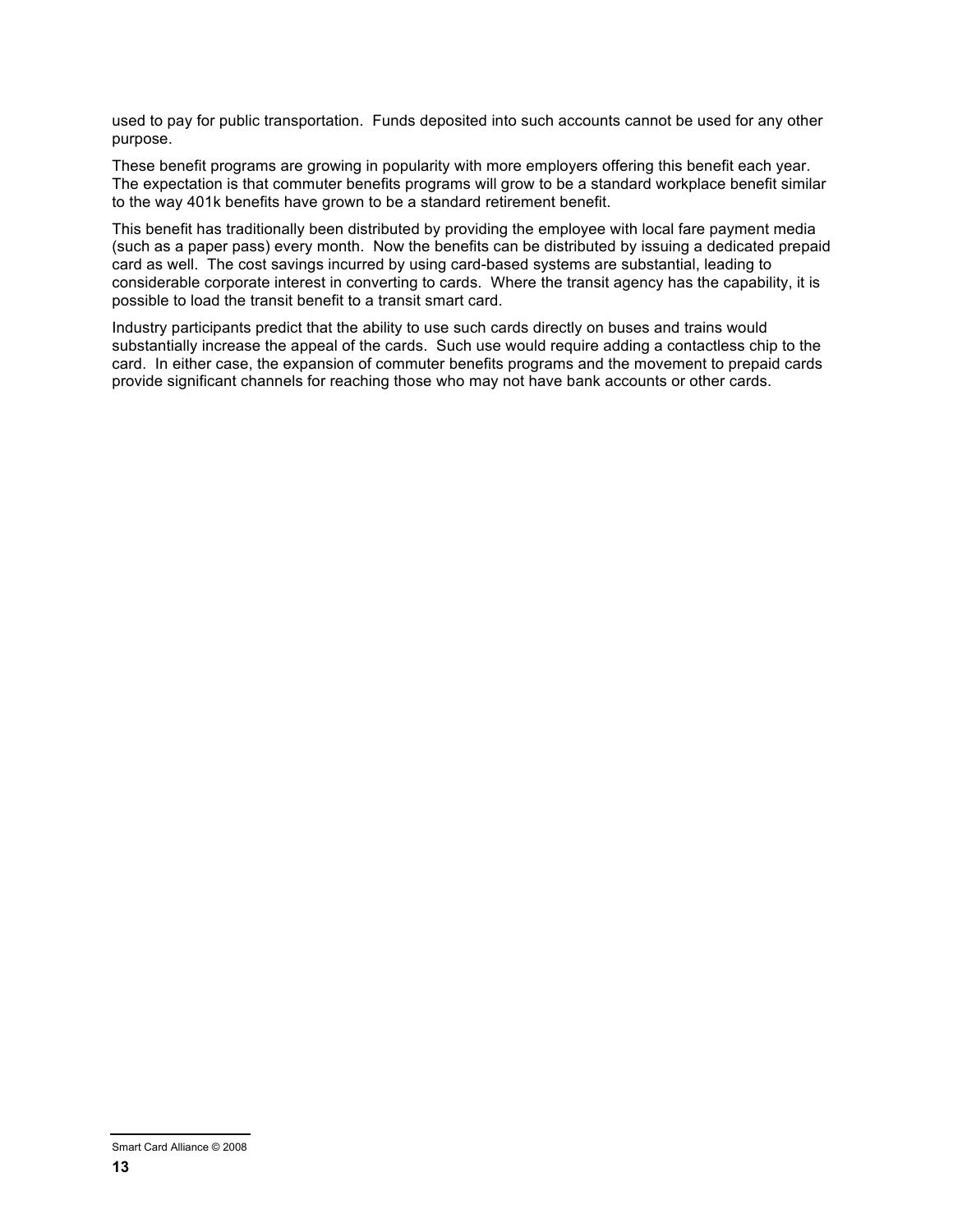## *4 Adapting Traditional Approaches for Fare Media Sales to Support Smart Card-Based AFC Systems*

Prior to the advent of smart card-based AFC systems, serving unbanked transit riders was simple: riders paid cash at a fare box or used cash to buy fare media at ticket vending machines and retail outlets. Ownership of a bank account was irrelevant as to whether or not a transit rider could pay a fare or otherwise have full access to the public transit system, since nearly every transit fare media sales channel accepted cash. (Exceptions included ticket-by-mail programs and, more recently, ticket vending machines that accept credit/debit cards only.) Transit agencies were concerned with providing access and availability, as required by Title VI, but they defined the requirement as guaranteeing access to persons of all races and persons of all incomes.<sup>7</sup> Historically, meeting this requirement meant ensuring frequency and coverage of service throughout a region, establishing multiple retail outlets to sell prepaid fare media, and partnering with agencies serving low income persons to facilitate sales of subsidized fare media.

Over the past 10 years, the introduction of smart card-based AFC systems such as the Washington, D.C. area's SmarTrip, Chicago's Chicago Card, and the San Francisco Bay Area's TransLink, have made ownership of a bank account relevant to transit access and availability. In many cases, the smart card programs offer a feature that allows the transit rider to link the transit smart card to a credit card or checking account that automatically replenishes fare value when the card's balance falls below a certain value, on the first of the month, or when a pass expires. The Bay Area's transit agencies have identified this feature, known as autoload, as the preferred method for vending value to transit riders. Autoload maximizes the convenience of the smart card, minimizes the cost of vending fare value, and creates a predictable revenue stream for the agencies. In the Bay Area, the autoload feature is proving to be popular among the initial group of TransLink cardholders. As of April 2008, about 50% of the approximately 20,000 cardholders who used their cards within the past year were registered for autoload. However, neither TransLink's autoload feature nor similar features offered by other programs are available unless a transit rider has a bank account or credit card.

Pilot programs underway in New York City and Salt Lake City further emphasize the importance of being banked. These programs accept bank-issued credit and debit cards for fare payment. Like closedsystem smart card programs, these programs are intended to maximize customer convenience and lower the cost of vending and collecting fare value.

Establishing approaches for offering unbanked transit riders automated replenishment of fare value is in the best interests of both transit riders and the transit agencies. The ability of smart card programs to offer customer-friendly and cost-effective approaches to serving unbanked transit riders will partially determine whether such programs succeed. If the programs are unsuccessful in reaching the unbanked rider market segment, transit agencies will find it difficult to eliminate legacy fare collection systems. And if the cost of reaching this market segment is too high, transit agencies will not be able to reap the full benefits of new smart card-based AFC systems.

#### *4.1 How Smart Card-Based AFC Programs Currently Work to Serve Unbanked Transit Riders*

As transit agencies launch or plan to launch new smart card-based AFC systems, three questions are key to serving unbanked transit riders:

- 1. How big is this market segment?
- 2. Where is this market segment located?

Title VI of the Civil Rights Act of 1964 prohibits discrimination on the basis of race, color, or national origin in programs and activities receiving Federal financial assistance. Specifically, Title VI provides that "no person in the United States shall, on the ground of race, color, or national origin, be excluded from participation in, be denied the benefits of, or be subjected to discrimination under any program or activity receiving Federal financial assistance." (42 U.S.C. Section 2000d, http://www.fta.dot.gov/civilrights/civil\_rights\_5088.html, 2008).

Smart Card Alliance © 2008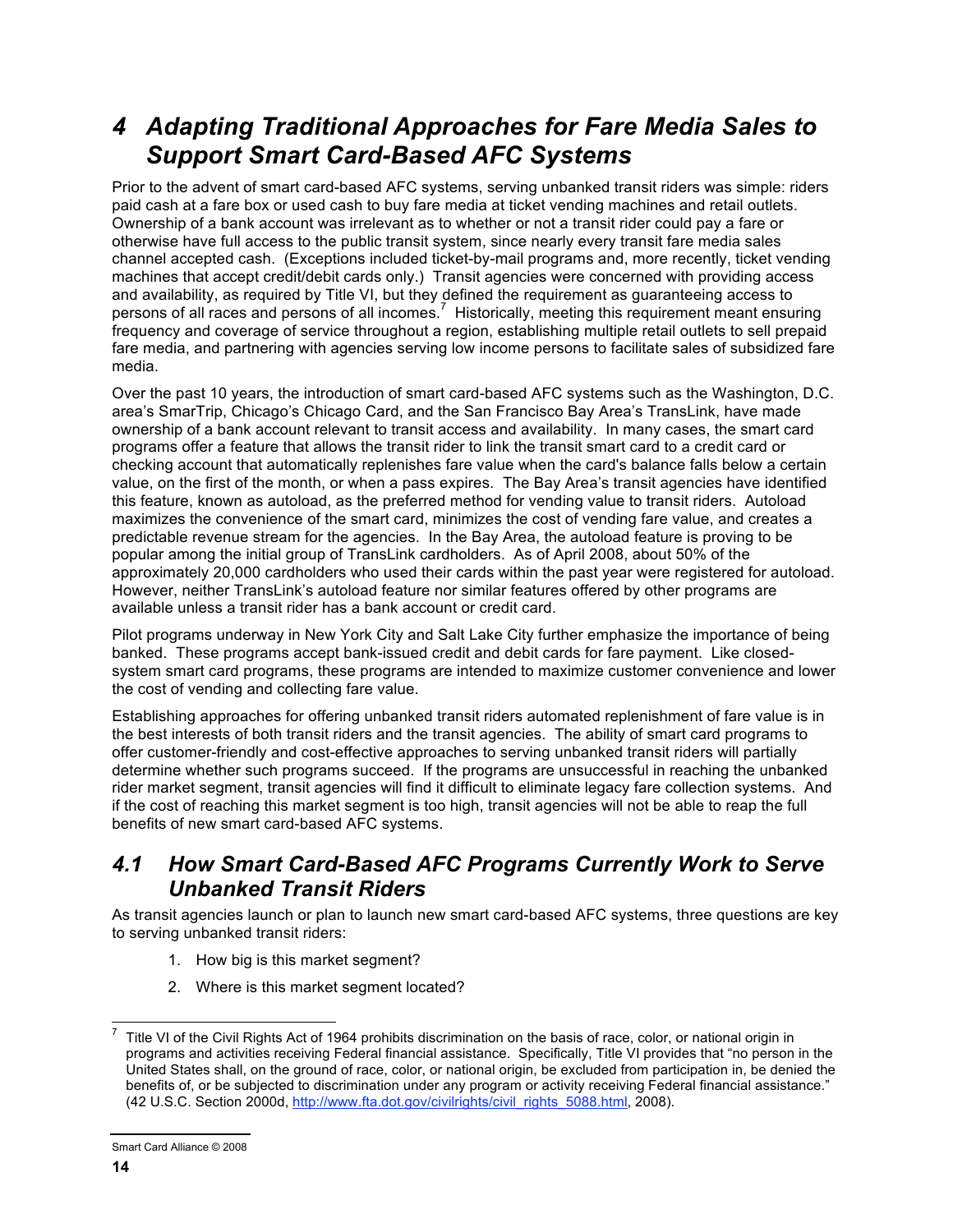3. Is this market segment large enough to necessitate specific solutions for distribution of smart cards and the value loaded onto the smart cards? This question has policy and political ramifications for public agencies.

Serving unbanked transit riders involves issues both when the card is initially sold and during the life of the card, when additional fare value is sold. In most cases, the smart cards are reloadable, which means the initial card sale presents a one-time challenge, but selling additional fare value is an ongoing challenge. To date, many transit agencies are continuing to depend on traditional approaches for vending fare media to serve both banked and unbanked riders. In other words, while the programs attempt to maximize the advantages of the smart card technology through features like autoloading and online sales of cards and fare value, they still invest heavily in more traditional fare media sales channels, such as in-station vending machines and retail sales outlets. Several of the programs also allow cardholders to add value at fare boxes. In nearly all cases, it is more expensive to establish and operate the traditional fare media sales channels than to establish and operate self-serve vending machines or the autoload feature.

Card sales issues include both initial access to the cards and the \$5 fee that most agencies charge for the smart cards. To address these issues, some agencies have pursued aggressive sales tactics to ensure adoption of the cards by a broad audience of riders. For example, Boston's transit agency gave away more than one million free CharlieCards at transit stations as part of the program launch, and free distribution continues to date. In the San Francisco Bay Area, transit agencies are planning targeted card giveaway promotions in locales where unbanked transit riders are likely to be concentrated.

For regions without an extensive rail network (and therefore without an extensive network of current transit agency-managed sales locations), retail sales networks are particularly important to ensuring wide availability of smart cards and fare value. Establishing a sales network that not only sells smart cards but also sells fare value typically involves deploying a stand-alone POS terminal that can add value to the smart card. But deployment of these terminals involves issues such as cost (hardware, training, and sales commission), maintenance, training, and the time to complete an individual transaction, which usually exceeds the amount of time it takes to vend a traditional transit pass because a clerk must use a terminal to select the amount to be added to the smart card.

Table 2 lists the POS networks that support currently operating transit smart card programs.

| Program<br><b>Name</b> | <b>Service Area</b>          | Number of<br><b>Current Sales</b><br><b>Outlets</b> | <b>Number of</b><br><b>Planned</b><br><b>Sales Outlets</b> | <b>Card Sales</b><br>at Retail<br><b>Outlets</b> | Reload<br><b>Capability at</b><br><b>Retail Outlets</b> | <b>Cost of Card to Consumer</b>                                                                                            |
|------------------------|------------------------------|-----------------------------------------------------|------------------------------------------------------------|--------------------------------------------------|---------------------------------------------------------|----------------------------------------------------------------------------------------------------------------------------|
| <b>Breeze</b>          | Atlanta                      | 7 with 16<br>devices                                | 7 with 16<br>devices                                       | Yes                                              | Yes                                                     | \$5                                                                                                                        |
| CharlieCard            | Boston                       | 170                                                 | 500                                                        | Yes                                              | Yes                                                     | Free                                                                                                                       |
| Chicago<br>Card        | Chicago                      | 49                                                  | 65                                                         | Yes                                              | Yes                                                     | Free with registration,<br>otherwise \$5                                                                                   |
| Q Card                 | Houston                      | 450                                                 | 52                                                         | Yes                                              | Yes                                                     | Free                                                                                                                       |
| <b>ORCA</b>            | Seattle                      | 220*                                                | 140                                                        | <b>TBD</b>                                       | Yes                                                     | Free during 'conversion'<br>period; afterwards \$5 for full<br>fare, \$3 for senior and<br>disabled, or \$1 for disposable |
| SmarTrip               | Washington,<br>D.C.          | $0^*$                                               | 500                                                        | Yes                                              | Yes                                                     | \$5                                                                                                                        |
| <b>TAP</b>             | Los Angeles                  | $600+$                                              | $500+$                                                     | Yes                                              | Yes                                                     | Free                                                                                                                       |
| TransLink              | San<br>Francisco<br>Bay Area | 80                                                  | 400                                                        | Yes                                              | Yes                                                     | \$5                                                                                                                        |

|  |  |  |  | Table 2. POS Networks Currently Supporting Transit Smart Card Programs |  |  |  |  |
|--|--|--|--|------------------------------------------------------------------------|--|--|--|--|
|--|--|--|--|------------------------------------------------------------------------|--|--|--|--|

*\*None of these sales outlets currently have POS capabilities for any smart card-related activities. However, they do currently sell magnetic stripe fare media.*

Smart Card Alliance © 2008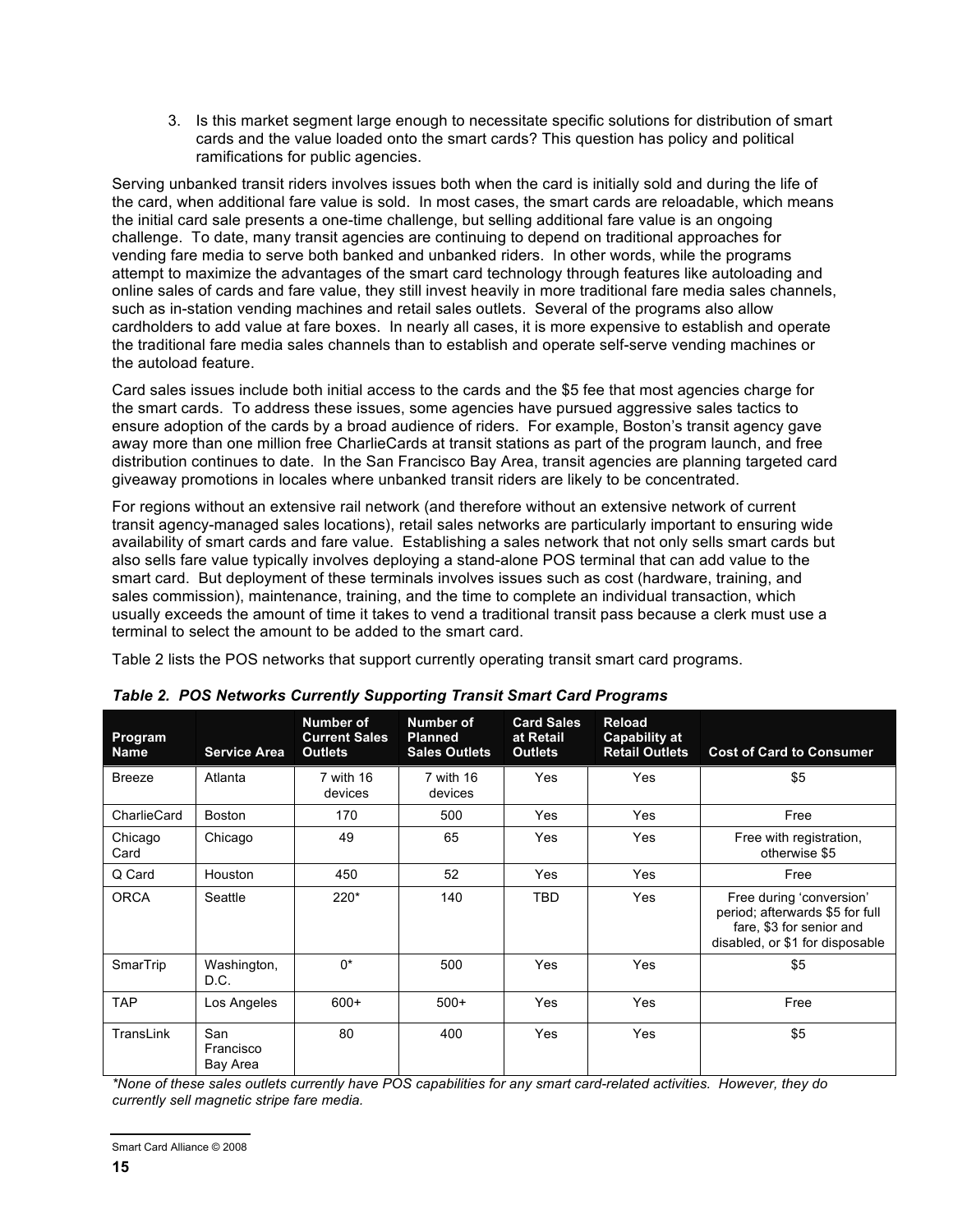Another approach to reaching this market is through partnerships with social services agencies that distribute transportation benefits to their program participants. Historically, these programs have given away passes and tickets or sold them for less than face value. Partnership opportunities are available with a smart card-based AFC system, but establishing and managing these relationships introduce issues that are similar to those involved in managing retail networks, such as recruitment, contract negotiation, billing, and inventory management. Having to address and manage each of these issues potentially diminishes the benefits of implementing a smart card-based AFC system.

#### *4.2 Implementing a Point-of-Sale Network to Support a Smart Card-Based AFC Program*

This section explores the major issues involved in implementing a POS network that supports a smart card-based AFC program for unbanked customers. The issues are examined through two case studies: the San Francisco Bay Area TransLink program, and the greater Washington, DC/Baltimore, MD SmarTrip program. As the case studies indicate, implementing and managing a POS network to support smart card systems is both critically important and fraught with challenges.

#### **4.2.1 POS Network Deployment in the San Francisco Bay Area**

The Metropolitan Transportation Commission (MTC) contract for the Bay Area's TransLink program requires the contractor to establish and manage a network of 400 sales outlets. The contractor's responsibilities include recruiting the sales outlets, collecting revenue, negotiating a sales commission, installing hardware, training personnel, tracking inventory, and performing technical support. (Historically, each local transit agency established relationships with sales outlets, and the transit agency negotiated commission rates, supplied inventory, and performed all similar functions.)

During the initial phase, TransLink is being implemented in two of the 24 agencies that will eventually accept the TransLink card. The participating transit agencies regard the presence of a conveniently accessible sales network as a critical factor that is key to ensuring broad access to the new smart card. Throughout this phase, the execution of the POS network requirement has posed a number of challenges:

- Convincing stores to participate in the new program, which currently has little brand recognition.
- Resolving the differences between the commission rates that Bay Area transit agencies currently pay sales outlets relative to the rate offered by the TransLink program.
- Requiring that participating stores install a TransLink-specific POS terminal. In the past, stores simply kept transit passes in a register or behind a customer service center.
- Convincing sales outlets to settle financial transactions daily, which is a cornerstone of the overall TransLink system.
- Training employees at participating stores to use the TransLink-specific POS terminal and having the employees remember the training information.

As the two agencies currently operating TransLink (AC Transit and Golden Gate Transit and Ferry) approached the TransLink revenue-ready milestone in late 2006, both agencies raised significant concerns about the sparse geographic coverage offered by participating sales outlets and the difficulty that the program was facing in recruiting a region-wide retailer (i.e., a retailer with more than 100 local locations) to serve as a TransLink sales outlet. Similar issues arose in late 2007 as the agencies shifted from the initial "soft launch," with little marketing to support TransLink, to a more aggressive marketing program. Both agencies expressed concern that transit riders would not be able to access the card and its benefits reliably without excellent geographic coverage and an immediately recognizable region-wide retailer.

At both points in the program's introduction (the revenue-ready milestone and the transition to more aggressive marketing), the participating transit agencies made the decision to move forward contingent upon the contractor's ability to address concerns about the POS network. Addressing the concerns of the transit agencies has required several concessions:

Smart Card Alliance © 2008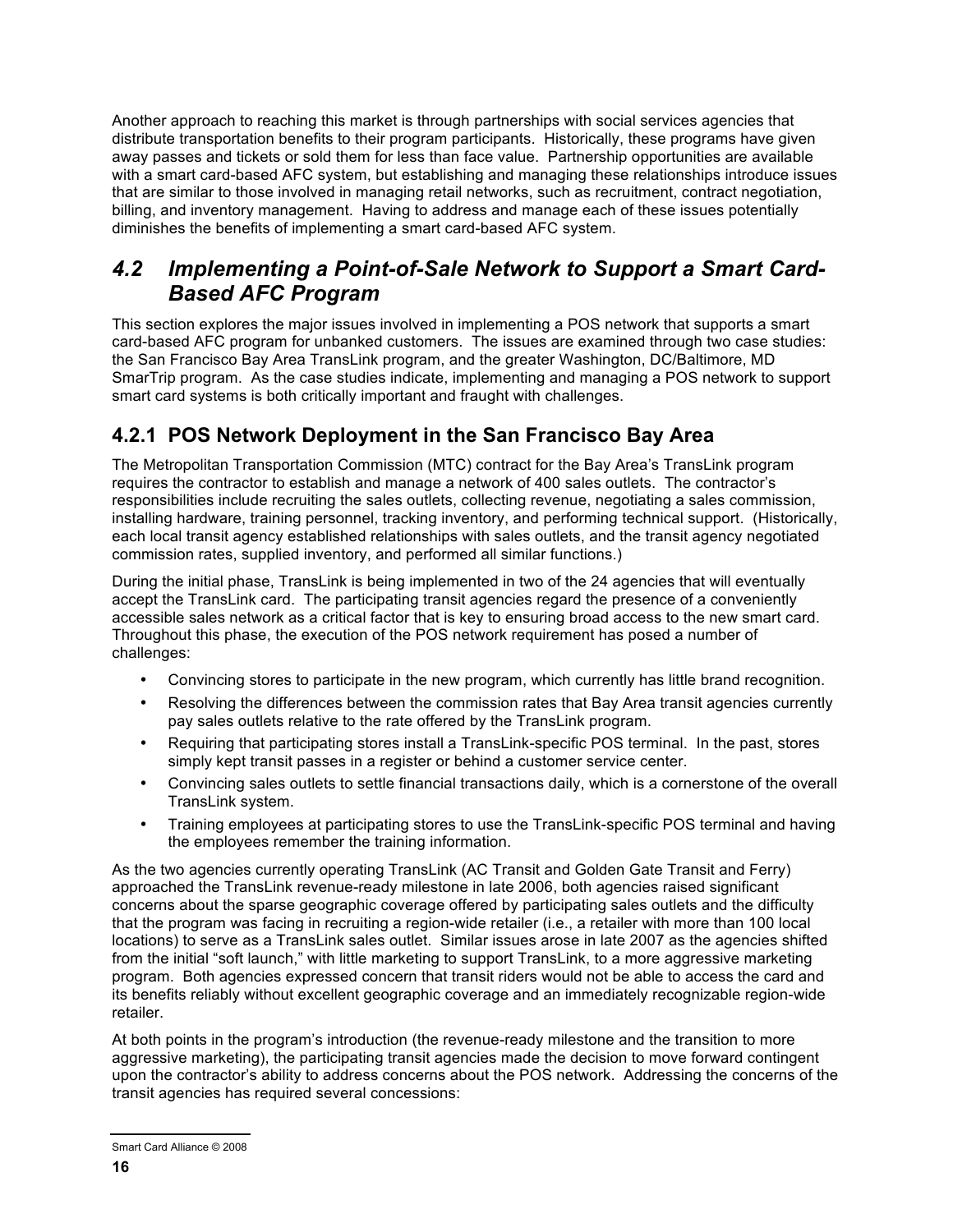- Offering financial incentives to sales outlets in some geographic areas
- Allowing some sales outlets to settle transactions less frequently than daily

Since November 2006, when TransLink began operating on the two agencies, most cardholders have purchased cards directly from the TransLink customer service center using the TransLink website or the phone center. The second most common channel for card acquisition are through the ticket offices operated by the participating transit agencies. It is not yet clear whether this is due to the perceived ease of contacting the customer service center, the coverage offered by the sales network, or both.

#### **4.2.2 POS Network Deployment and Operations in Washington, DC / Baltimore, MD**

#### **4.2.2.1 POS Network Deployment**

The Washington Metropolitan Area Transit Authority (WMATA) program to deploy a POS network as part of the SmarTrip Regional Customer Service Center (RCSC) for the greater Washington, D.C./Baltimore, MD geographic area requires the contractor to design, develop, and deploy a network consisting of approximately 300 target locations with expansion capabilities to 500 possible locations. This network will use WMATA-provided POS devices developed by a different contractor. Once the network is deployed, the contract requires the contractor to operate and maintain the network, performing activities similar to those required by the Bay Area's TransLink project (e.g., recruit sales outlets, collect revenue, negotiate sales commissions, install hardware, train personnel, track inventory, and perform technical support).

The RCSC POS network has experienced deployment problems that are somewhat different than those experienced by the TransLink project. The WMATA challenges in deployment include:

- The POS device itself handles analog communications only. Several of the convenience or grocery store chains no longer have either the infrastructure or the equipment to support analog communications.
- WMATA currently does not allow existing sales outlets to charge commission rates or transaction fees. The contractor believes this will have a negative effect on the process of recruiting sales locations.
- Participating stores are required to install the POS device on a countertop at the merchant location using anti-theft hardware.
- Sales outlets must agree to routine financial settlement of transactions on a scheduled basis that has been established as a part of the Regional SmarTrip System.
- Employees at participating stores must be trained to use the WMATA-provided POS device. All devices in the POS network are attended devices.

In addition, a recent WMATA fare increase and "soft push" strategy to get SmarTrip cards into bus-only customers' hands have generated a need to deploy the POS network into some of the financially challenged areas within the District of Columbia. This is because the WMATA Regional SmarTrip System has not yet deployed the smart card autoload capabilities. These are areas and customers with no readily available means of loading value to their SmarTrip cards. They therefore require POS devices. This shift in priorities for the deployment of the POS network has changed the established POS network installation schedule significantly.

#### **4.2.2.2 POS Operations**

As of January 2008, the WMATA POS network has performed only limited operations that involve value loads or other associated SmarTrip card activities. Only limited operations have been possible because the network has not been deployed on a regional basis.

WMATA is in the final stages of deploying a POS network pilot program that operates at an existing WMATA sales outlet located in a Metrorail station. The pilot will allow value loads of all available products using cash and credit or debit cards. The devices that will be a part of this POS network have

Smart Card Alliance © 2008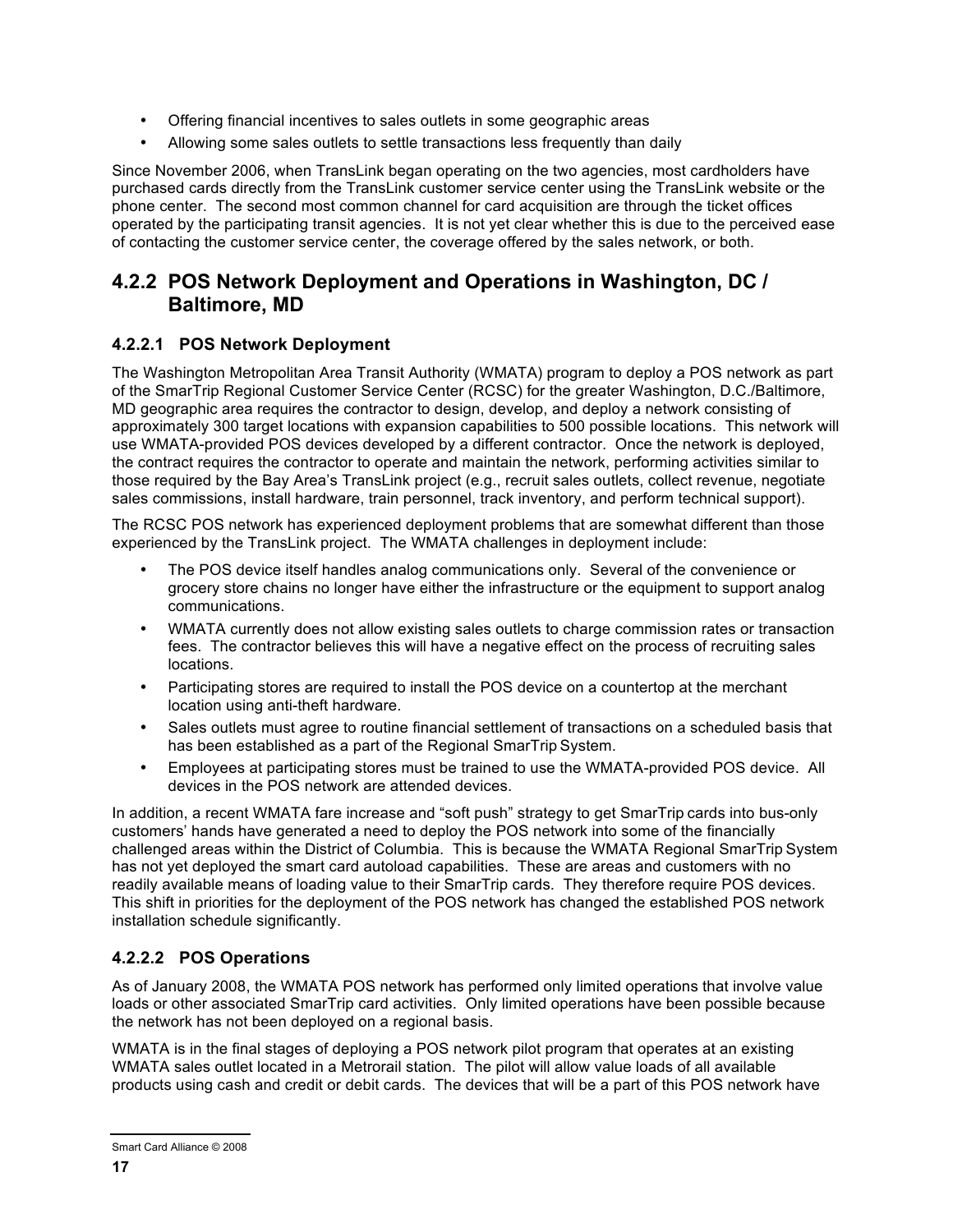been designed since program inception to be attended devices, requiring sales outlet or merchant assistance, and will be deployed as designed, providing a limited amount of customer service at the device location.

The merchants and sales outlets have the option of hand-selling SmarTrip cards to the customers, but this is not a requirement. There have been discussions about providing preloaded SmarTrip cards, in various amounts, for merchants to use if they decide to hand-sell SmarTrip cards. No final decision has been made regarding the sale of preloaded SmarTrip cards at POS network locations.

The original design of the POS network did not take into account card replacement activities at merchant locations. Therefore, unless the customer decides to purchase a new SmarTrip card and then load value onto it, card replacement will not be possible within the POS network. This type of activity is to be done through the back-office system, where funds can be electronically transferred from one SmarTrip card to another.

The original design of the POS device did not include any autoload capabilities or the capability to download transit benefits. However, if a customer's transit benefits are already loaded on the SmarTrip card in the form of stored value funds, then the stored value funds can be used to purchase any products or passes available at a POS device.

A number of regional agencies accept SmarTrip cards for fare payment. In order to participate in the POS network for the WMATA SmarTrip program, an agency must first decide whether to purchase the POS device or simply pay monthly contractual operating and maintenance fees. The advantage of purchasing the POS device is that the POS device owner is allowed to retain all fare payment funds collected at the device for their own use until month-end clearing and settlement. If an agency decides instead to pay operating and maintenance costs, the fare payment funds collected at the device immediately become funds collected by the central system for the rest of the POS network. The disadvantage of purchasing the device is that additional funds are required at the outset for each device that an agency purchases.

### *4.3 Marketing Experience in the San Francisco Bay Area*

The agencies participating in the implementation of TransLink have developed plans to phase-in marketing initiatives as the program expands from the initial two participating agencies, which account for less than 20% of the region's total transit riders, to the two largest transit agencies in the region, San Francisco Muni and BART, which account for more than 60% of the region's transit ridership. For the initial marketing phase, the on-board signage, print, radio and television advertisements have emphasized the convenience, security, and speed of TransLink. Once the system is available on San Francisco Muni and BART, the advertisements will also focus on customers' ability to use TransLink with multiple transit agencies.

In terms of target audiences, the initial advertisements are aimed at market segments likely to be receptive to new technology and a new payment system; for the most part, this market segment includes transit riders with higher incomes. The underlying strategy is that higher income transit riders who are receptive to new technology and new payment systems are more likely to be early adopters, which are key to building an initial base of customers. To encourage use of TransLink' s autoload feature, the program waives the \$5 card acquisition fee for any customer who sets up autoload at the same time that the customer acquires a card.

So, while access to the TransLink system by unbanked transit riders is a primary interest for the program's implementation, the initial phase of TransLink's marketing campaign has not attempted to specifically target this audience. Looking ahead, participating transit agencies are considering offering a \$5 rebate to customers who purchase TransLink cards at retailers. The purpose of such a rebate would be to remove one possible barrier for lower-income transit riders to use the card.

As mentioned in Section 4.2.1, the initial group of TransLink customers has embraced the autoload feature. Before the program's introduction, MTC forecast that about 30% of all cardholders would use autoload. MTC based that analysis on market research performed in 2001. As of April 2008, about 50% of customers with active cards (cards used at least once in the past year) were using the autoload

Smart Card Alliance © 2008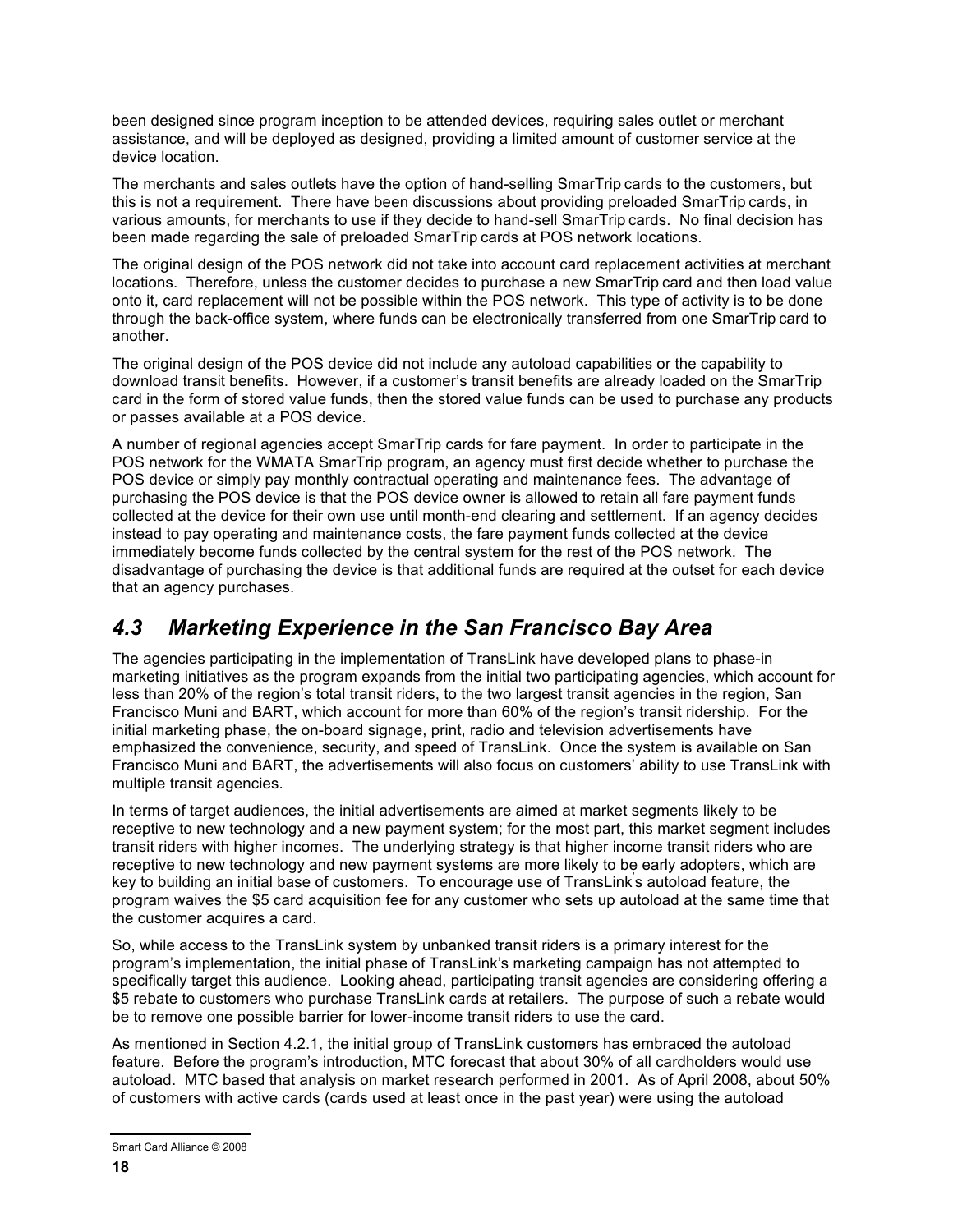feature. While this statistic is certainly noteworthy, the program has reached just a fraction of the number of cardholders who are expected to use TransLink at full market penetration. MTC has not collected information concerning why 50% of customers do not use autoload.

### *4.4 Marketing Experience in Washington, DC / Baltimore, MD*

No specific intentional marketing campaign was used since the SmarTrip card was first issued in 1999. The recent WMATA fare increase is the first step in a push strategy designed to get the SmarTrip card into more customer's hands. Bus rides cost 10 cents less than cash payment if the customer uses SmarTrip to pay for the fare. This soft push activity required that WMATA provide an immediately available inventory of SmarTrip cards for sale to customers through the back-end Regional Customer Service Center operations, as well as providing a specific quantity of free SmarTrip cards for distribution to lower income customers through the appropriate channels.

#### *4.5 Merchant Technical Requirements in Washington, DC / Baltimore, MD*

The retailers or merchant locations that will be a part of the WMATA SmarTrip POS network have a choice: they can use their own debit or credit processor or the processor that is a part of this program. This choice was provided to let them streamline the customer's buying experience if the customer is purchasing other goods at the merchant location and wants to process only a single debit or credit transaction.

The POS device to be deployed has a rather significant limitation: it requires a dedicated analog telephone line to communicate with the central system. This limitation has already resulted in resistance in some merchant locations because the merchants no longer support analog communications. As a result, WMATA is discussing a product improvement with the original equipment manufacturer that will include digital communication capabilities. However, this functionality will not be available for the initial deployment.

## *4.6 Cost Factors and Economic Case for Transit Agencies*

The reasons driving transit agencies to implement smart card-based AFC systems include anticipated reductions in operating costs, lower maintenance costs for AFC equipment, increased convenience for customers, and faster boarding. The autoload feature offered by most programs includes additional advantages:

- Autoload requires no transit agency staff intervention once the autoload feature on a card is enabled.
- Autoload requires no special equipment such as vending machines or countertop POS terminals.
- The transaction occurs as a patron pays a fare, which means the patron never needs to separately add value.
- Autoload minimizes the possibility that a patron will have an insufficient fare that slows the boarding process.

Managing a POS network is expensive, labor-intensive, and less convenient for patrons. While each smart card program has a different cost structure, managing a POS network typically includes some of the following cost factors:

- A sales commission paid to the retailer
- Installation and monthly servicing fees paid to the implementation contractor (if management of the location is outsourced by a transit agency) or staff costs for similar services (if the transit agency manages the POS network on its own)
- Costs associated with training the retailer's staff
- Procurement and maintenance of equipment

Smart Card Alliance © 2008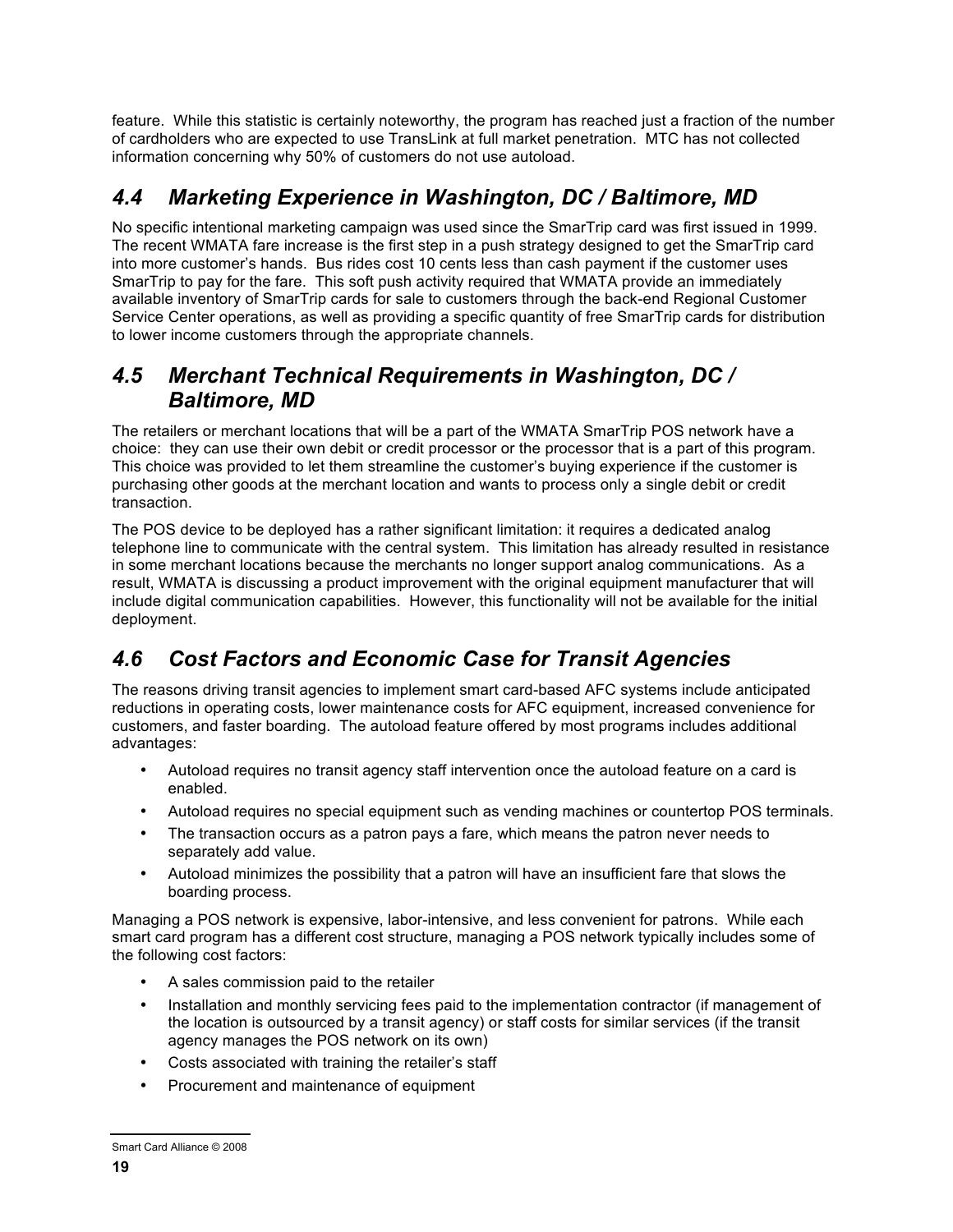A POS network that can load virtually any type of transit product to a smart card at a POS device in return for cash paid to the merchant offers definite advantages for unbanked customers. Any transit agency considering deployment of a POS network should conduct a comprehensive return-on-investment analysis. The agency will need to understand the real costs of deploying, operating, and maintaining a POS network and identify whether using such a network represents savings over more standard means of serving unbanked transit customers, such as prepaid cards. The transit agency's costs, especially for some of the small to mid-size agencies, could make the cost of deploying a POS network prohibitive. The combination of this cost with the customer convenience inherent in being able to load value onto a smart card may make prepaid cards an appealing option.

### *4.7 Lessons Learned*

As provisioners of public services, transit agencies are committed to serving transit riders regardless of whether the riders have bank accounts. Unbanked transit riders may comprise a significant portion of overall transit ridership. MTC's analysis of Bay Area transit riders in low and middle-income areas found that about 70,000 households in these areas include residents who both ride transit and do not have bank accounts. The Bay Area has about 1.5 million transit boardings per day.

Thus far, transit agencies have invested in POS networks as the primary means for ensuring access to smart cards and fare value for people who choose to use cash and for unbanked persons who cannot utilize autoload features. The implementation and management of the POS networks is challenging, from financial, political, technical and operational perspectives. However, until some alternatives are in place, transit agencies generally cannot operate a smart card-based AFC system without this type of a sales network.

As agencies strive to minimize cash payments by modernizing their legacy fare payment systems, the success of the POS network is essential to offering a modern alternative to cash using riders, for creating public acceptance of the smart card and providing comfort among policy boards.

Smart Card Alliance © 2008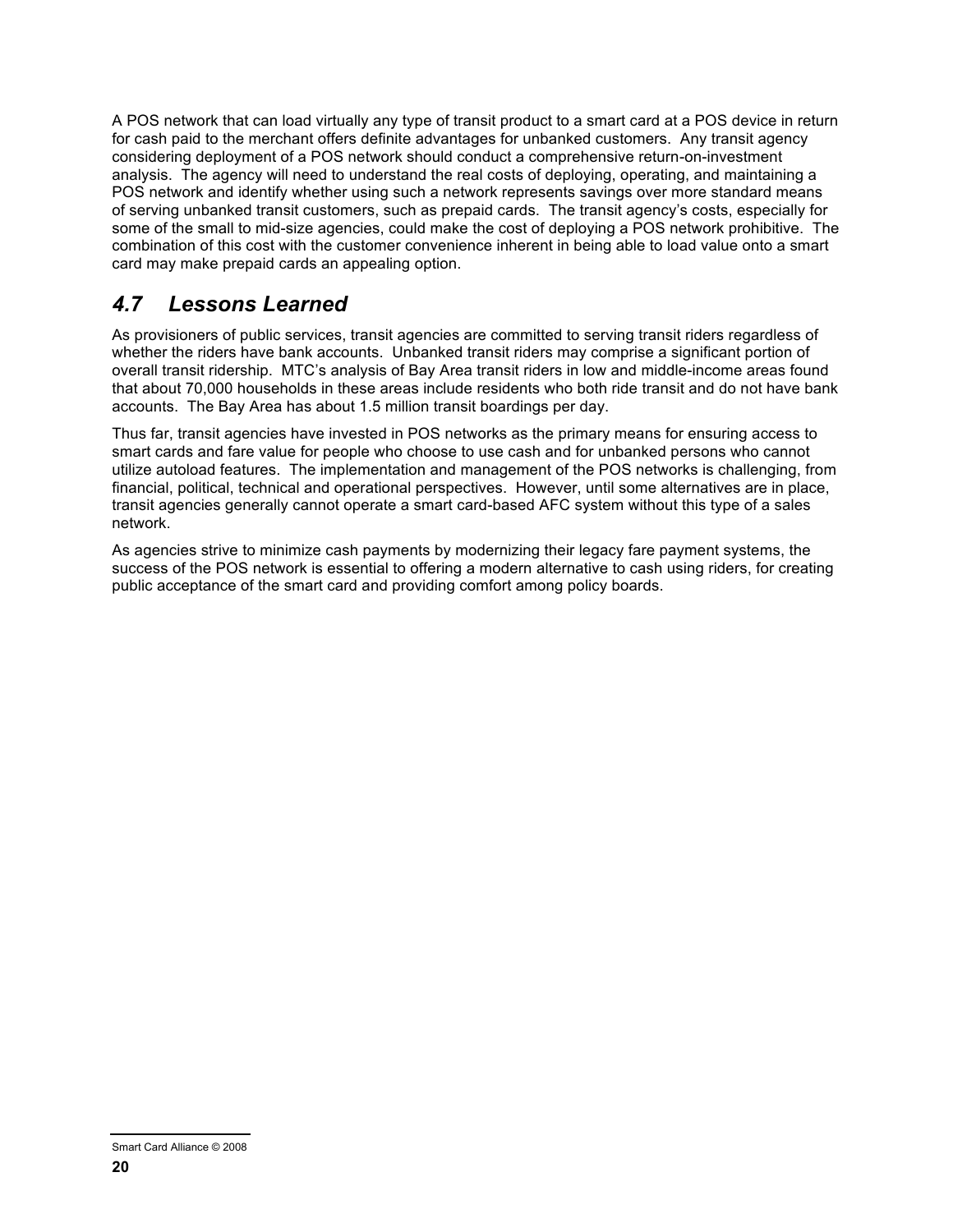# *5 Network-Branded Prepaid Cards*

## *5.1 Prepaid Card Overview*

Transit agencies face certain challenges in deploying distribution networks for automatic fare collection at merchant locations. However, they can also enjoy certain advantages, by either autoloading transit media using a credit or debit card as a funding source or charging for fares directly on a credit or debit card.

To extend these advantages further, agencies must reach unbanked customers and convert them from paying with cash. This is an effort in which prepaid card products can play an important role. Prepaid card products can be used just like traditional debit or credit cards, and they have always been an option for transit.

This section provides an overview of prepaid cards, explains the similarities and differences between traditional credit/debit cards and prepaid cards, and describes the prepaid card business model. This information can help transportation agencies understand how they can play an active role as a business partner in promoting an affinity-branded prepaid card program associated with the transportation agency.

### **5.1.1 Background**

Network-branded prepaid card programs evolved to fill a void in serving unbanked individuals. The traditional banking infrastructure—brick and mortar branches and online account acquisition and management—does not work well with a demographic that prefers to conduct financial business with trusted and known parties. The co-branded prepaid card emerged as a way to reach this market.

Marketers or program managers partner with financial institutions to bring prepaid card programs to market and provide marketing expertise in reaching unbanked customers. In many cases, program managers partner with affinity co-branders, who attract the groups with which they are associated as potential cardholders.

Partnering with a program manager could be one way for a transportation agency to participate in a prepaid card program that is associated with the agency and designed to serve the agency's unbanked ridership. To determine how best to integrate prepaid cards into an automatic fare collection strategy, transit agencies must first understand the similarities and differences between traditional bank account cards and network-branded prepaid cards.

### **5.1.2 How Prepaid Cards Work**

A network-branded affinity/co-branded prepaid card is essentially a debit card branded by one of the major payment brands, MasterCard or Visa. A reloadable prepaid card (one in which value can be replenished) is like a debit card tied to a traditional bank deposit account except that the funds used to replenish the card are held in an aggregate account. Funds are held in the aggregate account until the cardholder draws down the available balance. Traditionally, when a card is activated, funds move from the aggregate account into that cardholder's individual account. While regulations governing the issuance of prepaid cards are still evolving, prepaid cards are subject to many of the same bank regulations as traditional bank deposit accounts and electronic funds transfers.

There are important distinctions between a prepaid card and a traditional bank card in three areas:

- Reloading cards
- Acquiring cards
- Card program features

#### **5.1.2.1 Reloading Cards**

The expression "reload the card" is often used to refer to the process of funding a card, but in reality, it is the bank account that is being funded. Although additional deposits can be made to a prepaid card's

Smart Card Alliance © 2008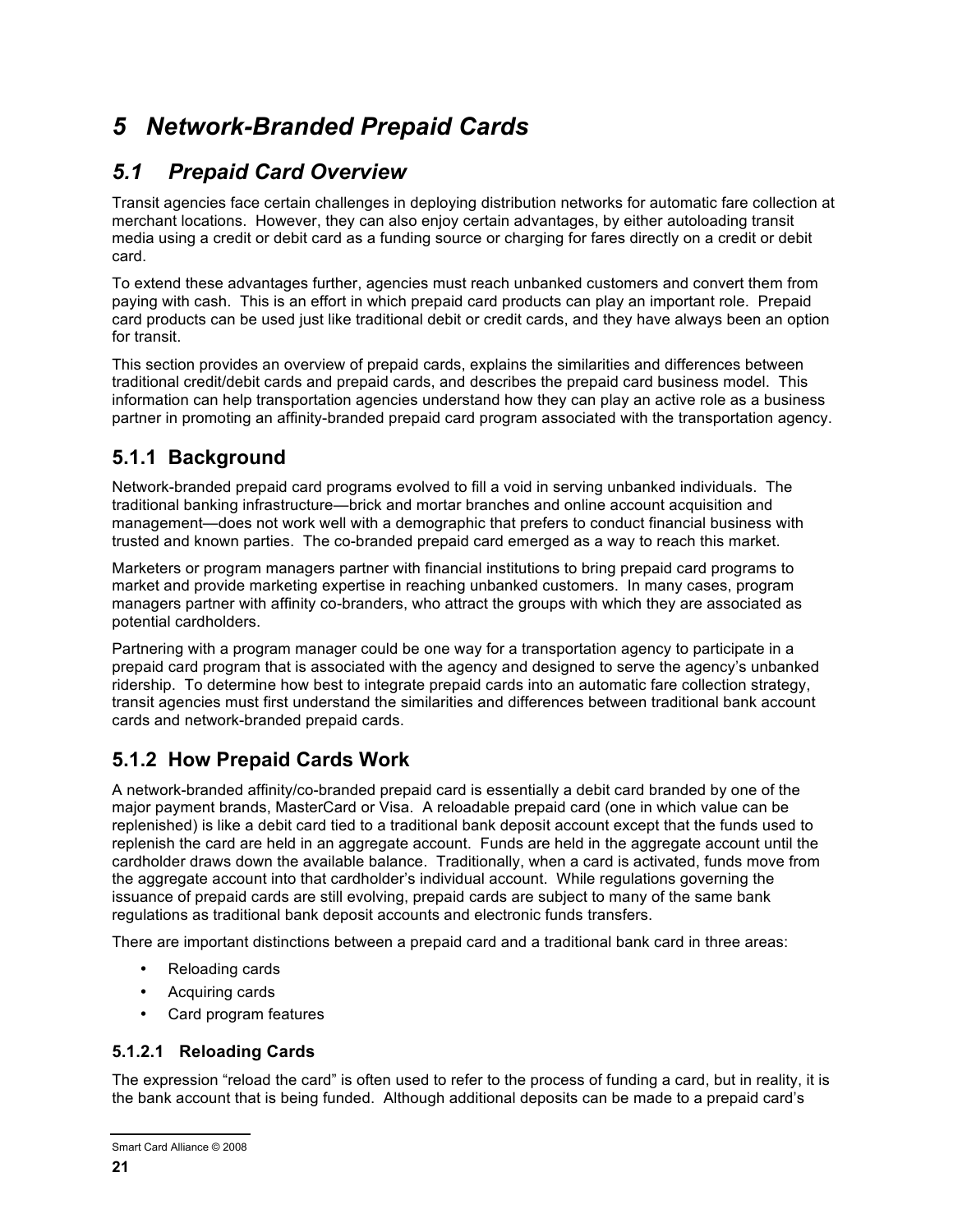funding account physically at a branch of the financial institution issuing the card, they generally are not. The unbanked, for various reasons, are reluctant to visit bank branches. Prepaid card accounts can also be funded by transferring funds from another bank account or a credit card, but these methods are rarely used when a card is "purchased" by an unbanked individual.

Because the unbanked are reluctant to do business at banks, reload networks have been developed that allow the cardholder to make cash deposits at retail outlets for a fee ranging from \$3 to \$5. One of the largest and best known of these networks is Green Dot, but there are others (for example, PayXone, EmpaSys, Blackhawk, and InComm). MasterCard has partnered with Green Dot and InComm to offer its proprietary reload product, rePower. Visa offers Ready Link. A fare media collection location could become a reload point for an affinity co-branded card as well as other prepaid cards. However, retail merchants that provide reload services are regulated as money services businesses and must have antimoney laundering (AML) programs and procedures in place.

#### **5.1.2.2 Acquiring Cards**

Prepaid cards are also most often "purchased" from cashiers or kiosks at retail locations. Prepaid cards are widely advertised with verbiage stating that no credit check is required and no one is turned down. While no credit check (usually CHEX) is performed on the prospective account holder, purchasers can be turned down. Customer Identification Program (CIP) investigations must be performed, and the person must be checked against the U.S. Treasury Specially Designated National (SDN) Office of Foreign Assets Control (OFAC) list.

#### **5.1.2.3 Program Features**

Many prepaid card programs offer cardholders non-traditional features such as long-distance prepaid calling card capability and credit builder features. Financial institutions also offer ancillary products associated with their debit cards. Transportation agencies could develop creative loyalty and rewards incentives on their own affinity/co-branded card programs, such as fare discounts.

One benefit that is commonly offered to prepaid cardholders is the ability to send money using a card-tocard transfer for less cost than what is generally charged by banks and other service providers, such as MoneyGram. This is a \$290-million market, and unbanked consumers often pay high fees to send money to relatives in other countries. Prepaid card programs offer a lower cost alternative, and this feature can be used as an added incentive to persuade consumers to buy the card. This type of feature enhances the marketability of a prepaid card to unbanked consumers.

### *5.2 The Costs of Being Unbanked*

According to a report published in May 2005 by the Federal Reserve Bank of Philadelphia, an unbanked consumer who routinely uses non-bank services (such as check cashers) to cash checks and pay bills pays \$789.00 per year in financial services fees. Unbanked consumers not only pay check-cashing services to cash checks, they also purchase money orders to pay bills or visit a walk-in bill payment location. The cost of a money order varies from a low of 49 cents to as much as \$3. Walk-in bill payment fees range from \$1 to \$4. Often, the "hidden" cost to the unbanked is the time spent waiting in line to cash a check, going to another location to purchase a money order, and conducting all of these transactions when the person has the time and the funds.

In a recent article in the *Wall Street Journal<sup>8</sup>*, former President Bill Clinton and California Governor Arnold Schwarzenegger write of a public and private sector initiative to help the unbanked consumer. The article cites a number of statistics related to the cost of being unbanked, including *"*\$8 billion spent annually by unbanked consumers at check-cashing outlets, payday lenders and pawnshops for basic financial services." The article states that "over a lifetime, the average full-time, unbanked worker will spend more than \$40,000 just to turn his or her salary into cash." The cost of being unbanked includes the need for the unbanked consumer to have "access to the right products at the right terms, and the support they need to make good, responsible financial decisions."

 <sup>8</sup> Wall Street Journal, *Beyond Payday Loans*, January 24, 2008

Smart Card Alliance © 2008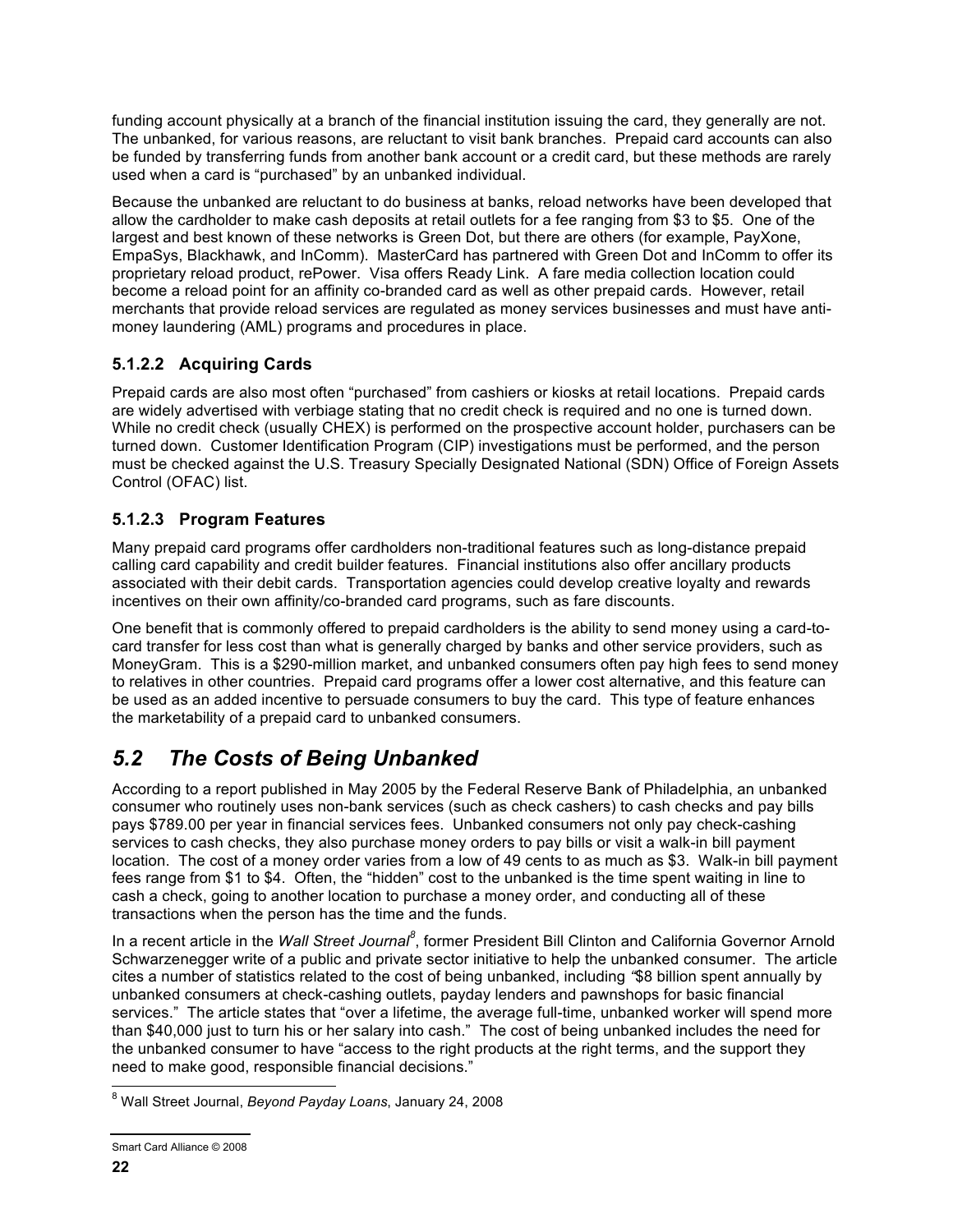The fundamental attributes of prepaid cards make them good solutions for the unbanked consumer: no minimum balance requirement, no credit check or other minimum financial threshold, worldwide acceptance, and pay-as-you-go fees. Many of the more sophisticated cards on the market offer functionality such as direct deposit, card-to-card transfers, text message alerts, and savings accounts linked to the card.

One significant benefit of prepaid cards is that they allow an unbanked cardholder to avoid the costs incurred to cash a check. There are thousands of check-cashing outlets in the United States, used by more than 20 million Americans annually. A total of \$60 billion in checks are cashed each year at such locations. Consumers who acquire a prepaid card can have paychecks or other benefit checks deposited directly to the card and save the expense of using check cashers.

### *5.3 Economics of Prepaid Cards*

The pricing model for a prepaid card is significantly different than the model for traditional debit and credit cards. Because the pricing model is so different, using prepaid cards can be a challenge to the transportation agency that wants to offer low- or no-cost alternatives to unbanked riders without having to subsidize the costs.

While pricing varies widely, prepaid card programs generally charge cardholders more fees than the traditional bank deposit account with a debit card. Table 3 lists the fee schedules for nine different popular prepaid cards. The fees listed were obtained through each card's website and are accurate as of February 14, 2008.

|                              |          | <b>Card Enrollment and</b><br><b>Maintenance Fees</b> |         | Card Usage Fees - Purchases,<br><b>Declines and Returns</b> |                                            |                                        |                       |                                     | <b>Card Usage</b><br>Fees - Loads |                                      | <b>Card Account</b><br><b>Services</b>   |                 |
|------------------------------|----------|-------------------------------------------------------|---------|-------------------------------------------------------------|--------------------------------------------|----------------------------------------|-----------------------|-------------------------------------|-----------------------------------|--------------------------------------|------------------------------------------|-----------------|
| <b>Card Name</b>             | Issuance | Maintenance<br>Monthly                                | Annual  | <b>Balance Check</b>                                        | $\blacksquare$<br>Transaction<br>Signature | $\blacksquare$<br>Transaction -<br>PIN | <b>ATM Withdrawal</b> | <b>Balance</b><br>ATM Ba<br>Inquiry | Cash Reload                       | <b>Direct</b><br>Reload -<br>Deposit | $\overline{a}$<br>Customer<br>Service Ca | Paper Statement |
| ReadyCARD                    | Free     | \$4.95                                                | \$0.00  | Free                                                        | \$0.25                                     | \$0.25                                 | \$1.95                | \$0.95                              | \$1.00                            | Free                                 | Free                                     | \$3.00          |
| <b>Green Dot</b><br>Card     | \$9.95   | \$4.95                                                | \$0.00  | \$1.00                                                      | Free                                       | Free                                   | \$2.50                | \$0.50                              | \$4.95                            | Free                                 | Free                                     | $$0-$<br>\$25   |
| <b>Netspend</b><br>Card      | \$7.95   | \$9.95                                                | \$0.00  | \$0.50                                                      | \$1.00                                     | \$2.00                                 | \$2.00                | \$0.50                              | $$3.50-$<br>\$4.95                | Free                                 | \$1.00                                   | \$5.95          |
| <b>Rush Card</b>             | \$19.95  | \$0.00                                                | \$0.00  | Free                                                        | \$1.00                                     | \$1.00                                 | \$1.95                | \$0.50                              | \$3.95                            | Free                                 | Free                                     | \$1.00          |
| Wal-Mart<br>MoneyCard        | \$8.94   | \$4.94                                                | \$0.00  | $$0-$<br>\$2.00                                             | Free                                       | Free                                   | \$1.95                | \$0.75                              | \$4.94                            | Free                                 | \$2.00                                   | \$2.00          |
| Western<br><b>Union Card</b> | \$9.95   | \$4.95                                                | \$0.00  | Free                                                        | \$1.00                                     | \$1.00                                 | \$2.00                | $$0-$<br>\$1.50                     | \$3.95                            | Free                                 | \$2.00                                   | \$2.00          |
| <b>Wired Plastic</b><br>Card | \$9.95   | \$3.95                                                | \$39.95 | Free                                                        | Free                                       | \$0.95                                 | \$1.95                | \$0.95                              | \$4.00-<br>\$5.00                 | Free                                 | \$0.95                                   | \$2.95          |
| <b>AccountNow</b>            | \$9.95   | \$4.95                                                | \$0.00  | \$1.00                                                      | Free                                       | \$1.00                                 | \$2.00                | \$1.00                              | \$3.50                            | \$3.99                               | \$2.00                                   | \$2.95          |
| <b>H&amp;R Block</b>         | Free     | \$2.50                                                | \$0.00  | Free                                                        | Free                                       | Free                                   | \$1.85                | \$1.00                              | $$0-$<br>\$4.95                   | Free                                 | \$2.00                                   | \$1.00          |

*Table 3. Fee Schedules for Nine Prepaid Cards*

Banked consumers are often surprised by the fee structure of prepaid cards, which may charge not only a monthly maintenance fee, but also transaction fees for all transactions, including declined transaction attempts. The fees are set by the program manager and the affinity/co-brand partner (e.g., the transportation agency), but are subject to the approval of the sponsoring financial institution.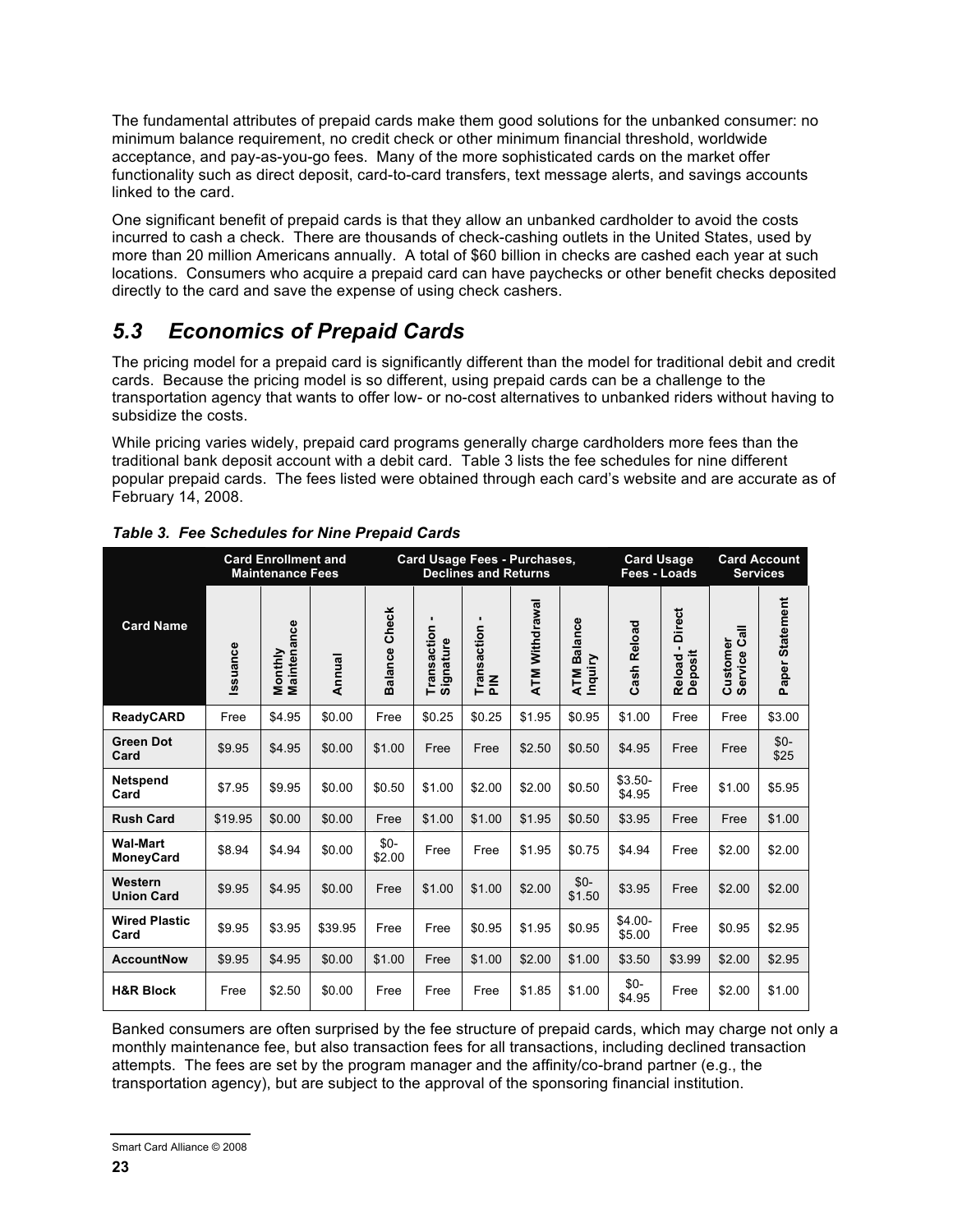Although some card programs do take advantage of the consumer by charging excessive fees, the fee structure for network-branded prepaid cards is justified by several important distinctions between a prepaid deposit account and a traditional bank account:

- Prepaid cardholders generally maintain very small balances—typically a few hundred dollars at most. Therefore, the earnings on deposits (float), an important source of revenue, are extremely low. Prepaid cardholders spend almost all of the funds that they deposit each month.
- Prepaid cardholders do not exhibit a high degree of loyalty to the card program, and the abandonment rate can be quite high. This lack of loyalty can be mitigated somewhat by giving the customer a compelling reason to keep the card, such as use for another purpose (for example, transit) or an affinity relationship (for example, with a celebrity). Because there is a cost for manufacturing and issuing the card, it is important to try to keep the abandonment rate as low as possible.
- Fraud rates can be high, particularly on signature-based transactions. For example, stolen credit or debit cards or checking account numbers are used by criminals to purchase prepaid cards. Cards without sufficient balances are used to make purchases under floor limits without merchant authorization. Prepaid card programs must be monitored vigilantly to identify and control fraud.
- Prepaid card programs carry a risk for potential money-laundering activity. In addition to designing the program with transaction controls, the cards must be monitored closely.
- The prepaid card is generally the only product that the cardholders have. The issuer has limited opportunities to cross-sell opportunities to enhance revenues.

It is also important to compare prepaid card fees with the types and amounts of fees that an unbanked individual may be paying today. For example, as noted in Section 5.2, the unbanked individual is likely to be paying multiple check-cashing fees and money order fees each month. In many cases, when compared side-by-side, prepaid card fees will be much more attractive on a monthly basis for replacing these other fees.

### *5.4 The Partnership Business Model for Prepaid Cards*

The business model that is most commonly used to capture the unbanked segment of the population is the program manager affinity/co-branded card model. This model can easily be adopted by transit agencies to market a prepaid card specifically associated with the agency.

For transit agencies, this model would involve multiple partners. First, an independent organization that is knowledgeable and experienced in marketing to this market would develop the card program and marketing strategy. Because of regulatory and payment brand restrictions, however, these organizations cannot actually issue the cards. A financial institution must therefore be involved as the issuer. Another partner might also be involved—an affinity co-brander, such as a transit agency, sports team, or celebrity. The roles of all of the partners may overlap.

Figure 1 illustrates the program manager model, which is the most common and has been the most successful model used to issue prepaid card programs to the unbanked.

Until recently, program managers have been third parties who enter into contractual arrangements with the issuer. This arrangement continues to be the case with mid-tier banks who have made a business of sponsoring one or more program managers. However, major banks have begun to recognize the value that program managers contribute and have begun acquiring established program manager companies. CapitalOne recently announced an equity investment in NetSpend, and Citibank has purchased eCount. These acquisitions demonstrate that the major banks recognize the enormous revenue potential of prepaid cards marketed to the unbanked.

#### **Figure 1: The Program Manager Model**

Smart Card Alliance © 2008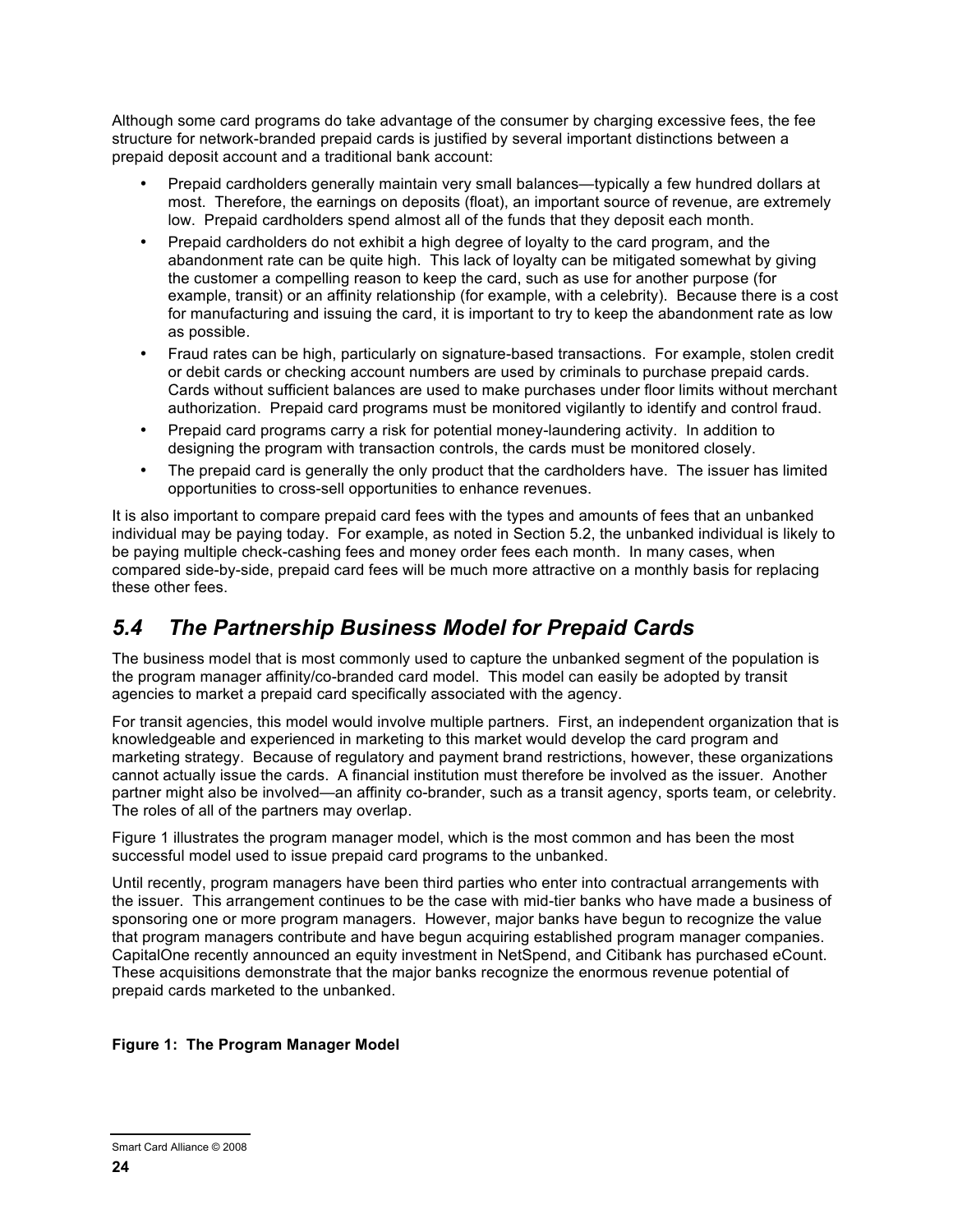

### *5.5 Program Manager Role*

The organization that performs as a program manager provides expertise in marketing to the target market and is responsible for defining the product.

The program manager has the following responsibilities:

- Manages the prepaid card program
- Defines the features and develops the marketing and business strategy
- Develops and manages the distributor network

Smart Card Alliance © 2008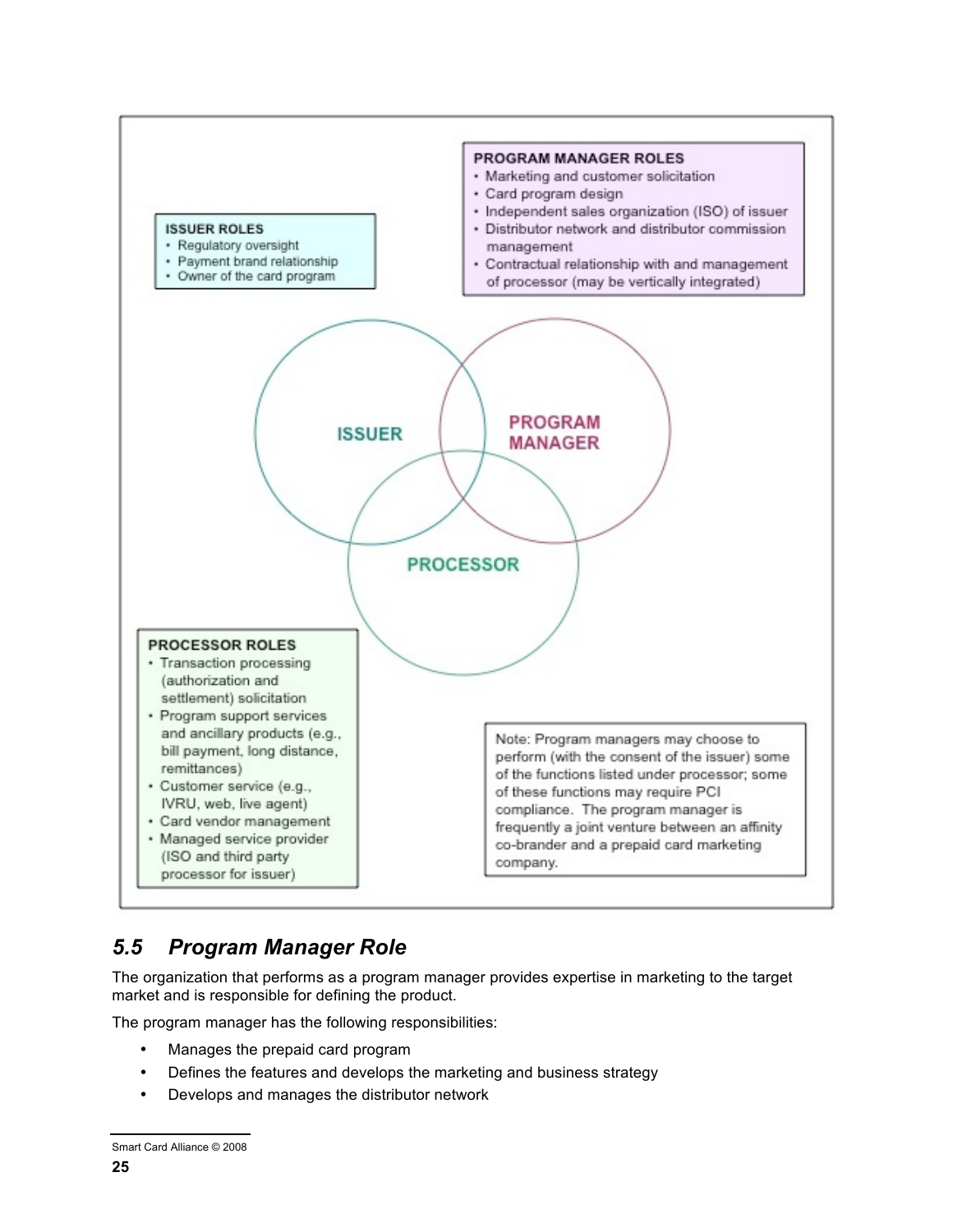- Sets the pricing and cardholder fees for the product
- Creates the brand image
- Maintains the relationship with third-party service providers such as the processor/platform provider and, either directly or indirectly through the platform provider, the customer call center provider and card vendor

Program managers can also form alliances with strategic business partners who may act as affinity cobranders, distributor channels, or both. (One example of this model would be a joint venture arrangement in which a program manager joins with an Hispanic grocery store chain that wishes to have a card program with its brand image.) All partners in this type of arrangement must be approved by the issuing financial institution and registered with the institution as Member Service Providers.

#### *5.6 Issuer Role*

The program manager enters into a contractual relationship with an issuing financial institution. Because there are currently a relatively small number of issuers in comparison to the many program managers who need a bank sponsor, the issuer principally dictates the terms of the financial arrangement. It is not unusual for the issuer to hold the program manager responsible for all costs and risks (e.g., fraud losses) associated with the card program.

In return, the program manager receives all cardholder revenues. The issuer generally retains the earnings on deposits (float) and receives compensation from the program manager, usually a "per transaction" fee or an "account on file" fee. The financial arrangement between the issuer and the program manager is negotiated and varies among issuers.

The issuer is the owner of the prepaid card program. Regulators and consumers hold the issuer accountable for any issues or problems with the program. The issuer provides oversight of the program that ensures compliance with all banking regulations and payment brand rules. The issuer protects its reputation with consumers by reviewing and approving the cardholder fees, the marketing strategy, and the program materials. The issuer, as a member, liaises with the payment brands.

## *5.7 Third-Party Processors*

Unless the program manager organization is vertically integrated and owns its own processor, the program manager contracts with a third-party processor and provider of prepaid platform support services. Many companies offer end-to-end prepaid card program support services: card fulfillment, financial transaction processing, customer web interface, and customer service. These providers are both certified by the issuing bank and registered with the payment brands. Processors must be compliant with Payment Card Industry (PCI) standards.

### *5.8 Compliance Environment for Reloadable Prepaid Cards*

The compliance environment in which prepaid cards operate is evolving, and it can be difficult to identify definitively which of the regulations that govern traditional deposit accounts apply to prepaid cards. Some issuers take a very conservative approach and treat prepaid card accounts like deposit accounts, while others make a clear distinction between the two types of accounts. Guidance from the regulatory agencies may or may not explicitly single out prepaid products.

When developing a prepaid card program, the following considerations must be taken into account with regards to compliance.

• "Purchasing" a reloadable card requires the establishment of an account that, for the purposes of the U.S. Patriot Act, is defined as "a formal banking relationship established to provide or engage in services, dealings, or other financial transactions, including a deposit account, a transaction or asset account, a credit account, or other extension of credit." Compliance with the financial institution's Customer Identification Program (CIP) policy and procedures is required.

Smart Card Alliance © 2008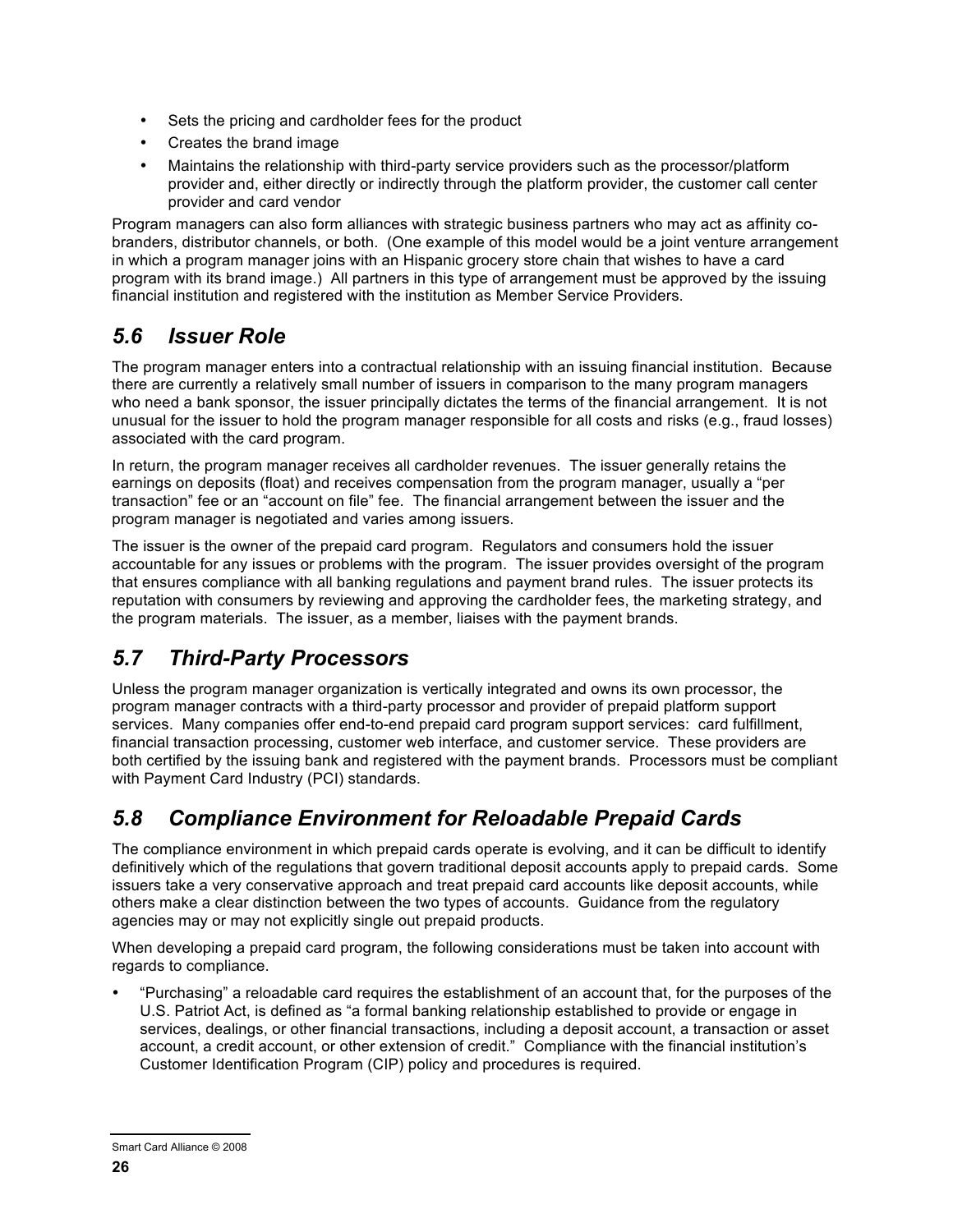- The name of the account owner must be checked against the OFAC SDN list within a reasonable period after account is opened and must be rechecked periodically.
- Reloadable cards are not gift cards. One individual cannot open an account or "purchase" a card in the name of another individual unless the purchasing individual is legally responsible for the other individual (for example, a parent/guardian relationship). In most cases, financial institutions do not open accounts for minors. The institution may choose to do so, but it gives up the right to legal recourse if it chooses to permit minors to open accounts. This can present a challenge for transit agencies in converting their younger riders from cash to a prepaid card for fare collection.
- Regulation E, Electronic Funds Transfer Act, establishes the basic rights, liabilities, and responsibilities of consumers who use electronic fund transfer services and of financial institutions that offer these services. The primary objective of the act is to protect individual consumers engaging in electronic fund transfers. The only type of prepaid card product that is explicitly addressed in Regulation E is the payroll card.

In addition to the considerations described above, issuers and program managers must consider other regulations that could possibly apply to prepaid cards in the same way as to other deposit accounts, such as Truth in Savings, funds availability, escheatment, disclosures, and privacy notices.

Smart Card Alliance © 2008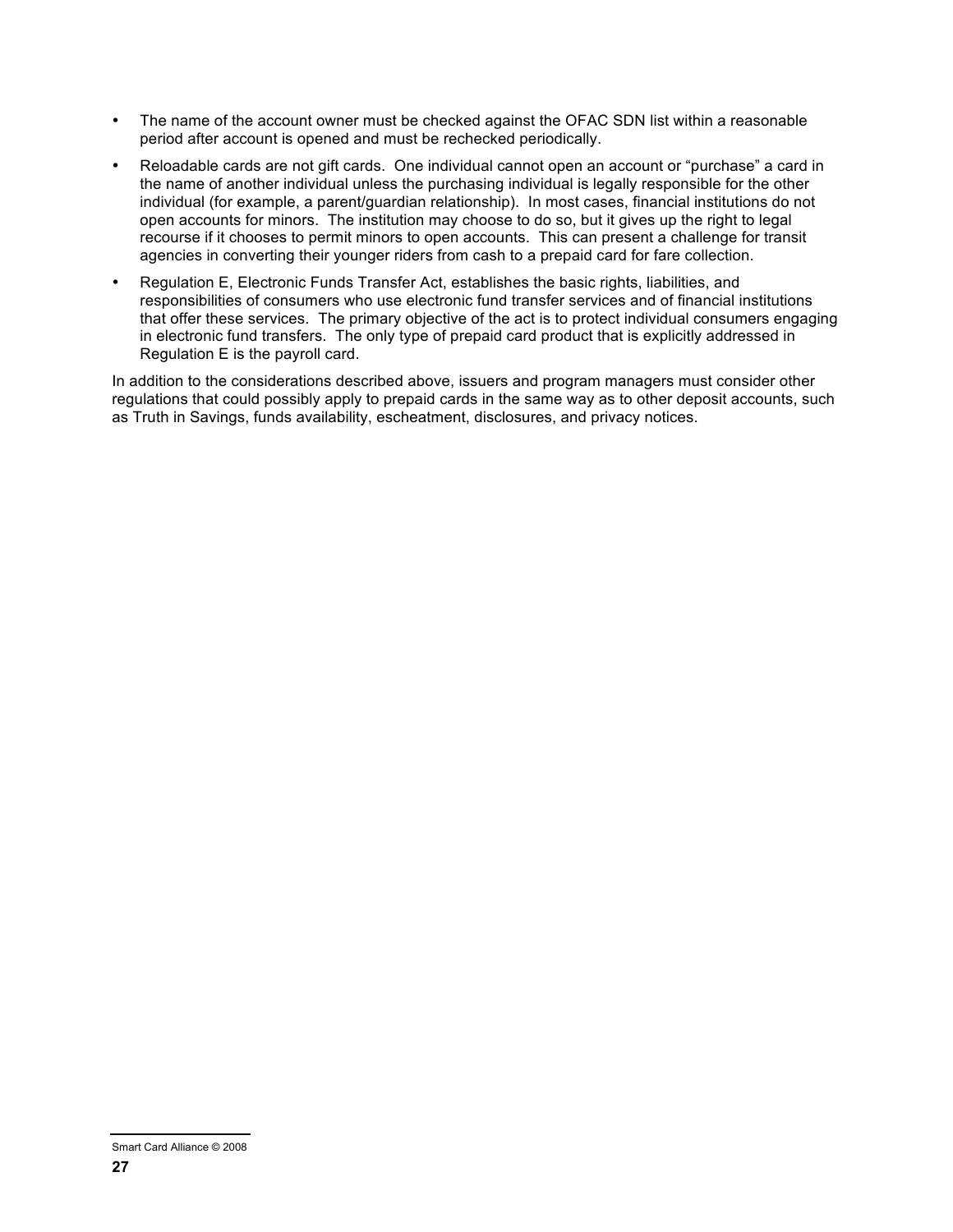## *6 Approaches to Implementing the Prepaid Card Partnership Model for Transit*

Transit agencies can choose from among several approaches to implement the prepaid card partnership model described in Section 5.4.

One approach would be for the transit agency (in partnership with the issuer) to implement a multiapplication co-branded prepaid card with a chip which contains both the transportation application and the financial payment account. Such a card would be the prepaid equivalent of the Barclaycard OnePulse card which combines the Transport for London Oyster transit application with the Visa PayWave credit/debit application. This approach works well for transit agencies that have readers dedicated to fare collection, rather than contactless credit/debit card terminals at the point of entry. The cash reload for the transit application could be independent of the cash reload for the financial payment card and thus priced differently. Functionality could also be implemented to enable card-to-transit funds transfers. Issuing such a card is expensive, and a business case would have to be made that justifies the added costs of personalizing a card with two separate applications.

Another approach is for the transit agency to install terminals that deduct the fare from a bank account that includes bank-issued reloadable prepaid cards. In this case, the transit agency is acting as a merchant and follows the same rules as any retail merchant, including compliance with PCI standards. Unbanked consumers would use their own prepaid cards to pay for their fare. By promoting existing prepaid card programs, transit agencies have the opportunity to increase adoption and offer a convenient payment option. Transit agencies do need to consider, however, the prepaid card fees and the impact the fees may have on consumers' decisions to purchase cards.

One approach for the transit agencies to address the issue of cardholder fees would be to offer a competing transit agency co-branded prepaid card program, with the transit agency performing the program manager role. The transit agency could set the cardholder fees with the approval of the issuer. Transit agencies could establish their own retail load points on an established reload network and set their own reload fees for their card brand or simply not charge for reloads at all. It is very likely that in this scenario, the transit agency would subsidize the costs of issuing and maintaining the card. On the other hand, the agency would gain interchange revenues from transactions performed on the card. A business case would have to be developed to determine the appropriate level of subsidy.

Smart Card Alliance © 2008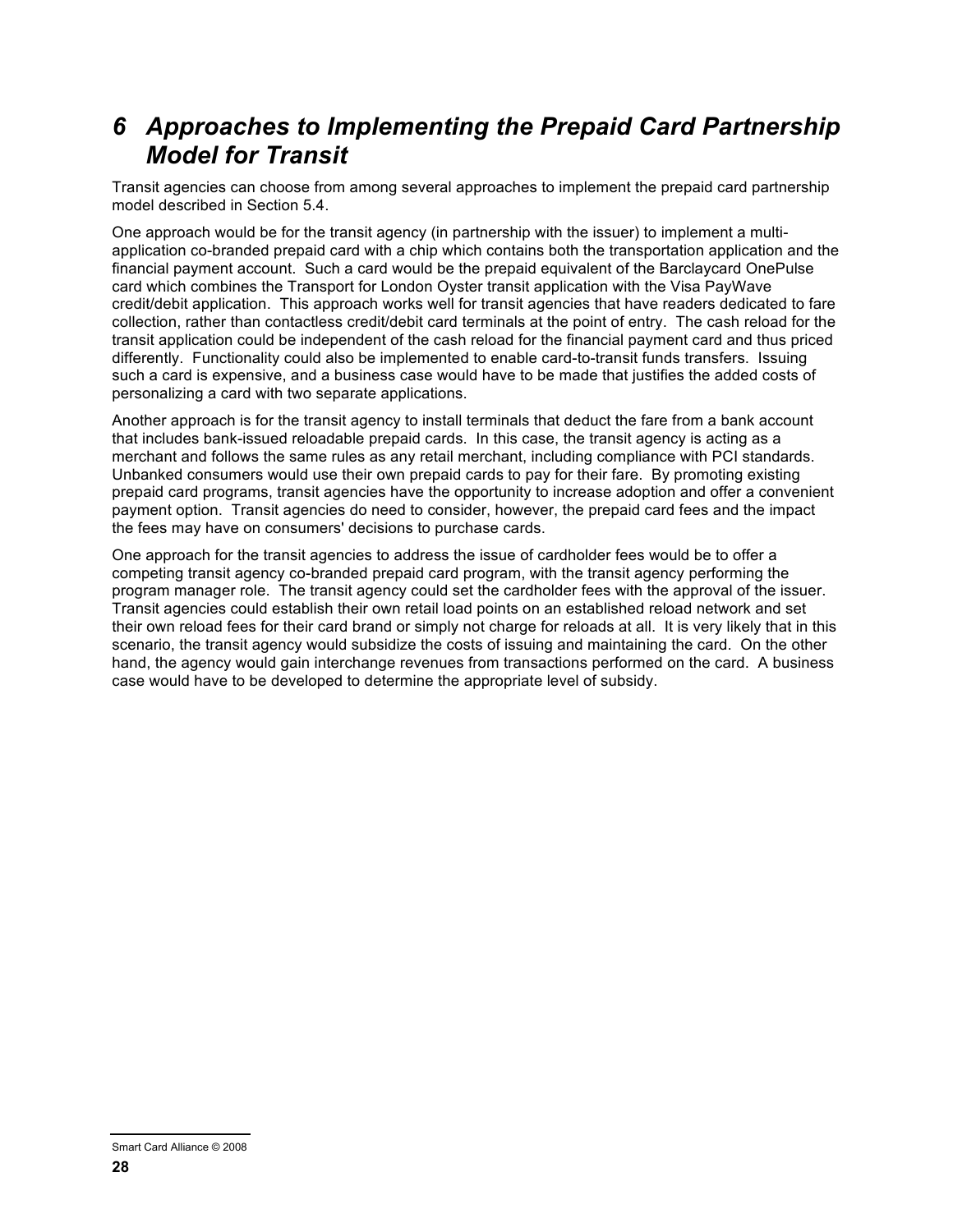# *7 Summary and Conclusions*

The unbanked market can be defined in many ways, but for transit agencies, the focus should be on those riders who lack a payment instrument. One convenient way to understand this is by measuring the number and percent of riders who have a debit card. Using this definition, there remains a sizable group of riders who will need to use cash to pay for transit. Several agencies and sources exist to study the unbanked market. Even the casual observer quickly concludes that this is a varied market with considerable segmentation on socioeconomic groups. Transit agencies would be well served by using the sources indicated in this white paper to understand the unbanked in their markets.

Reaching the unbanked is important regardless of the type of smart card program being introduced. The costs of providing sufficient places to obtain, load and reload a transit smart card are significantly higher among the population of unbanked than for those with "plastic" cards. Programs to increase the number of card-carrying riders will certainly lower costs. Obviously, agencies that are seeking to accept bank cards directly need to be sure that riders, and particularly unbanked riders, can easily obtain contactless bank cards.

Fortunately, there are a number of channels that can be used to reach the unbanked consumer. The emergence of the prepaid card market has resulted in a number of companies that are focused on providing payment cards to the unbanked. These products meet the needs of consumers in this category as they provide significant benefits to their users. These cards offer lower costs for financial services when compared to alternatives, the convenience of being able to use cards at the point of sale or on the Internet, and the benefit of not having to use money orders or other forms of payment that carry the stigma of poverty.

Prepaid programs reach consumers through several channels: government programs, employer programs and retail programs. Transit agencies can work to develop strategies that utilize these channels to supplement other fare media sales programs to reach essentially all potential riders. Agencies can also become "program managers" in their own right and issue private label cards in conjunction with a bank and a processor. Much like issuing a transit smart card, these cards can fill any remaining gaps in ensuring all patrons have access to cards and reload networks, as these use the bank card system but not the brand.

When evaluating which approach works best to reach its unbanked ridership – whether by autoloading value to a transit smart card from a registered magnetic stripe prepaid card, by directly accepting contactless prepaid cards, or by accepting cash – the transit agency must consider multiple factors. Ultimately, it should adopt the approach that best meets the needs of the agency and its customers in terms of cost, ease of deployment, accessibility, and convenience.

As illustrated in the case studies in Section 4, the process of converting from cash and/or a legacy system to automated fare collection should include fare policy considerations. For example, riders using cash pay nothing for fare media, but they lose convenience as they must have enough cash and usually the exact change to buy a ride. Additionally, agency fare policies are often established with the goal of encouraging the rider to purchase period passes, which offer lower per-ride costs than a single ride fare. Cash may not be the best choice for a low income commuter.

Both autoload of smart card fare media and direct acceptance of contactless payment cards address these points but also come with new costs and operational and policy considerations. These factors must be balanced when determining the best approach to a complete system of automated fare media distribution.

While prepaid cards can support agencies immediately by allowing patrons to purchase transit fare media through ticket vending locations, it is likely to take some time for issuers to accept the cost of adding a contactless chip to the card. This migration is likely to parallel the introduction of chips on credit/debit cards. Agencies can support this by working with banks and state agencies in their area to gain support for conversion at the time they implement programs to accept bank cards.

It is clear that with appropriate thought and planning, agencies can tap into the new channels for prepaid cards to help reach the unbanked and lower costs for fare collection systems accordingly.

Smart Card Alliance © 2008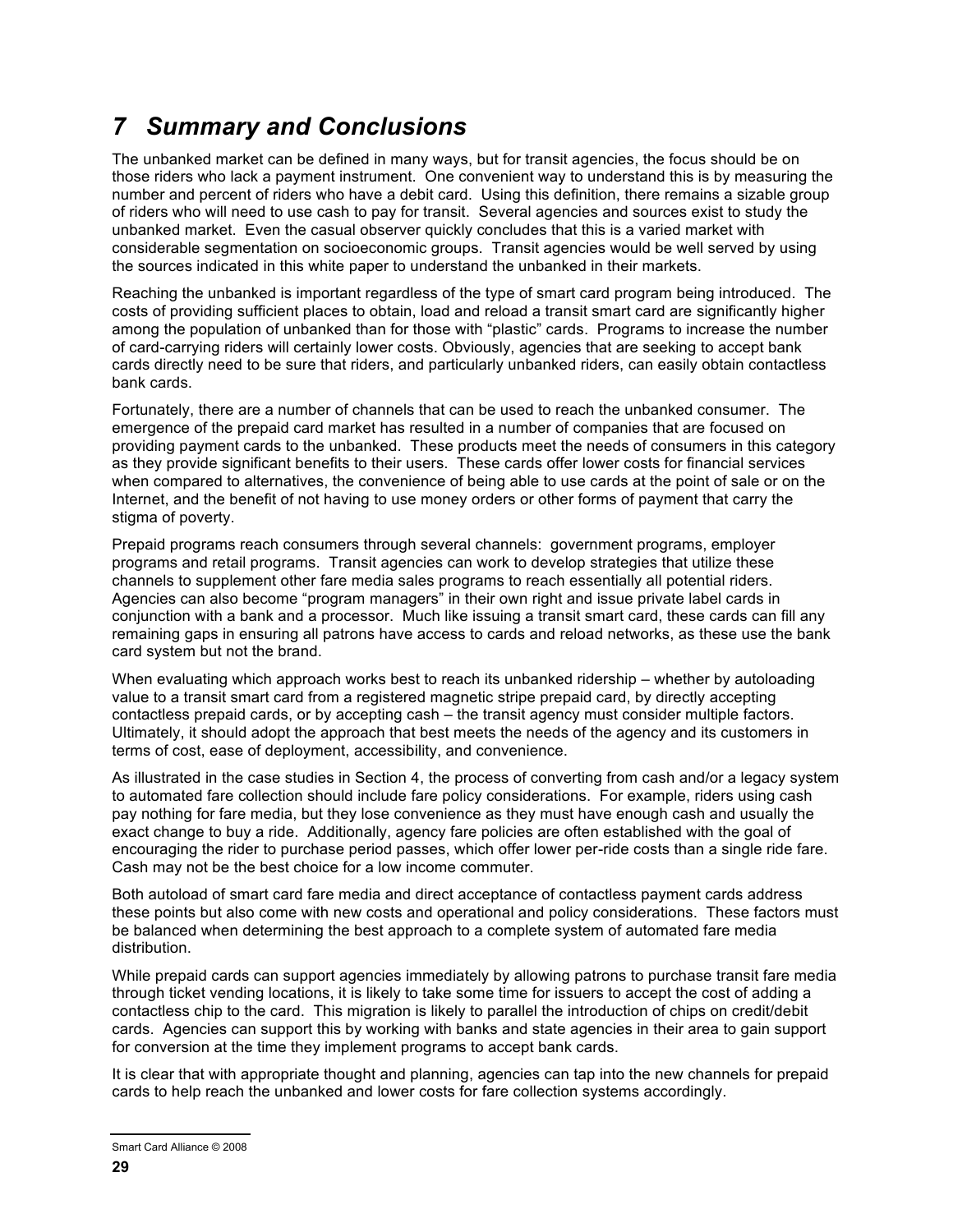## *8 Publication Acknowledgements*

This report was developed by the Smart Card Alliance Transportation Council to provide an educational overview of the various methods available for providing and re-loading fare media to individuals who do not have credit or debit cards, nor checking or savings accounts, and generally lack relationships with traditional banking institutions. Publication of this document by the Smart Card Alliance does not imply the endorsement of any of the member organizations of the Alliance.

The Smart Card Alliance wishes to thank the Transportation Council members for their contributions. Participants involved in the development of this report included: ACS, MasterCard Worldwide; METRO/SORTA; Metropolitan Transportation Commission (MTC); MTA New York City Transit; Power2Process; Ready Credit Corporation, Washington Metropolitan Area Transit Authority (WMATA).

Special thanks go to Michael Nash, who led the project, and to the individuals who contributed to the development of this white paper.

**Michael Nash, ACS<br>Tim Walsh, Ready Credit Corp.** 

**Burt Wilhelm, MasterCard Worldwide** 

- **Jake Avidon**, Metropolitan Transportation **Paul Korczak**, NYC Transit
- **Nancy Baunis**, Power2Process **Tim Walsh**, Ready Credit Corp.
- 
- **Doug Deckert**, WMATA

#### **About the Smart Card Alliance Transportation Council**

The Transportation Council is one of several Smart Card Alliance Technology and Industry Councils, focused groups within the overall structure of the Alliance. These councils have been created to foster increased industry collaboration within a specified industry or market segment and produce tangible results, speeding smart card adoption and industry growth.

The Transportation Council is focused on promoting the adoption of interoperable contactless smart card payment systems for transit and other transportation services. Formed in association with the American Public Transportation Association (APTA), the Council is engaged in projects that support applications of smart card use. The overall goal of the Transportation Council is to help accelerate the deployment of standards-based smart card payment programs within the transportation industry.

The Transportation Council includes participants from across the smart card and transportation industry and is managed by a steering committee that includes a broad spectrum of industry leaders.

Transportation Council participation is open to any Smart Card Alliance member who wishes to contribute to the Council projects. Additional information about the Transportation Council can be found at http://www.smartcardalliance.org/about\_alliance/councils\_tc.cfm.

#### **Trademark Notice**

All registered trademarks, trademarks, or service marks are the property of their respective owners.

Smart Card Alliance © 2008